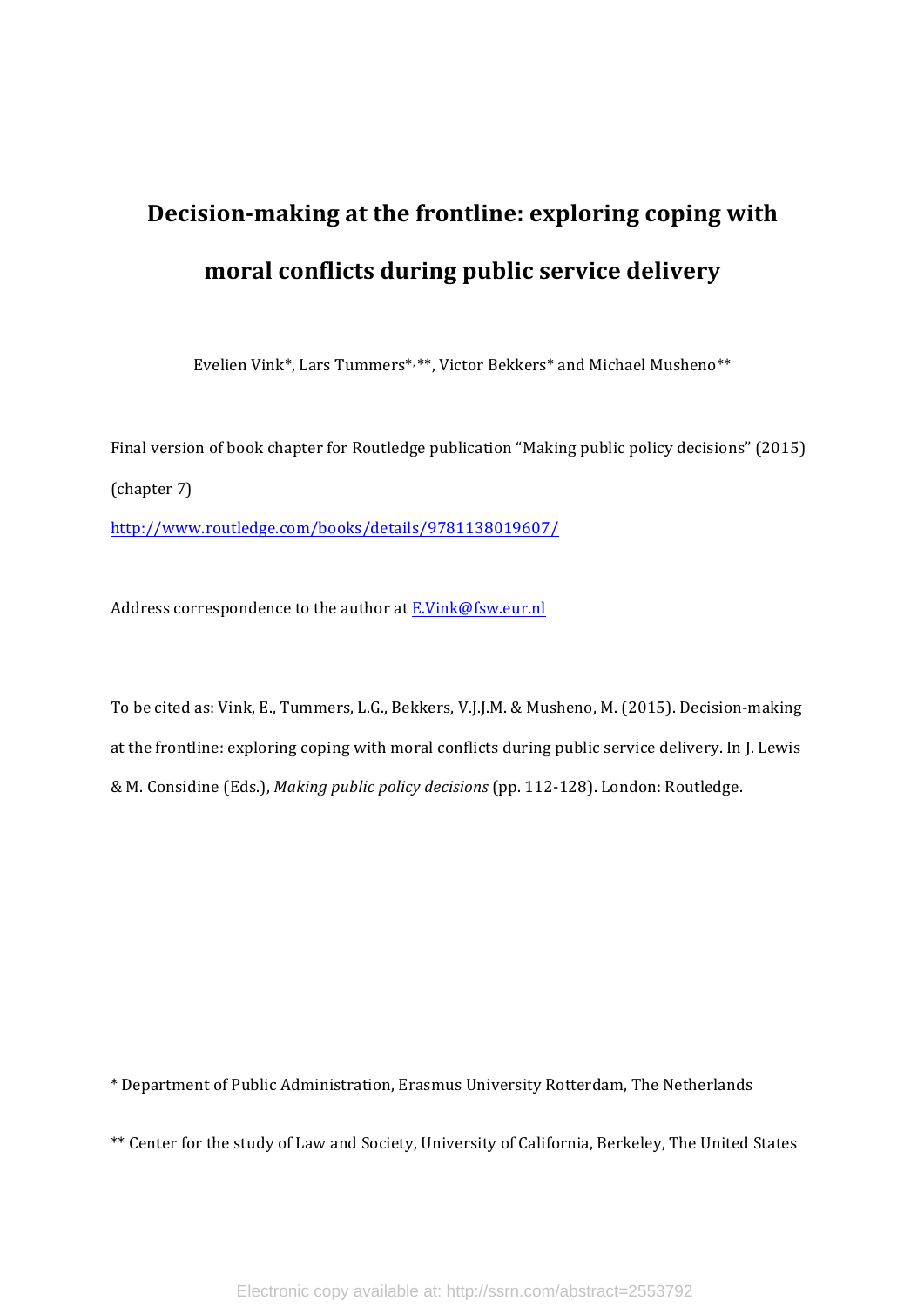## *Abstract*

Moral conflicts, where a person is confronted with two or more clashing values, norms or responsibilities, are common in public service delivery. Choosing one is realized at the cost of the other(s). Frontline professionals, such as physicians and police officers, often experience clashes over the right thing to do as new policies, organisational rules, professional obligations and clients' demands come together. Stress may be a consequence. This chapter aims to increase our understanding of moral conflicts and coping with stress in regard to public service delivery and explore how morality and coping strategies are interconnected in the policy context.

# **Keywords**

- Coping
- Public service delivery
- Moral conflict
- Frontline work
- Behavioral public administration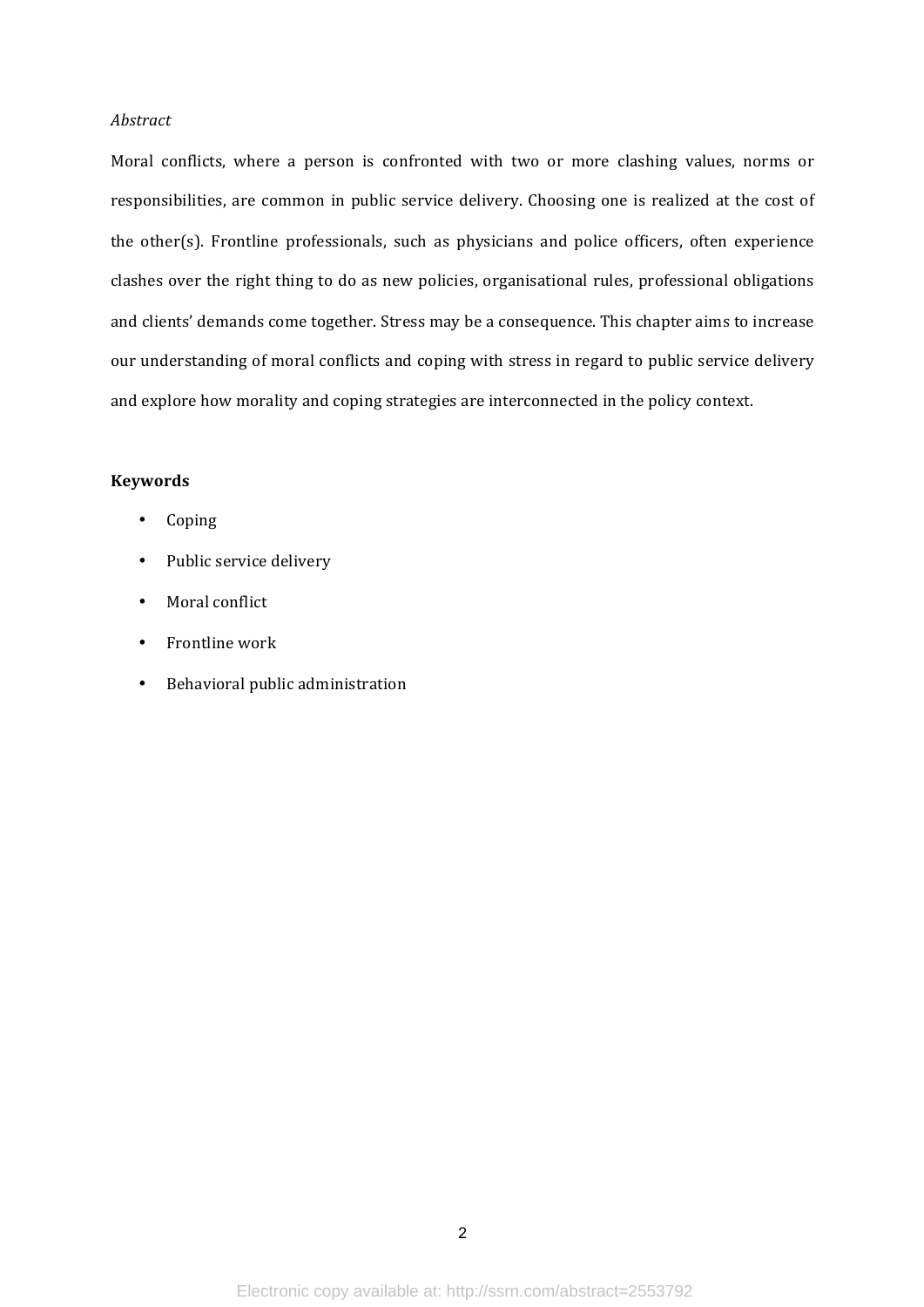#### **1 Introduction**

Imagine one of your patients is experiencing a severe psychosis. You, the general practitioner, spoke to the patient and have tried to convince him to be hospitalized in order to get an optimal treatment. The patient says repeatedly that he does not want to be put into hospital. You however judge the situation as highly risky and are afraid that the patient might harm himself or others. What would take precedence for you: physically safeguarding the patient and the people surrounding him or honouring his wishes not to be institutionalized?<sup>1</sup> Would you consider this conflict stressful and if so, how would you cope with the stress associated with this decision?

This example is not unique. Moral conflicts are very common in public service delivery (Cooper, 2012; Maynard-Moody & Musheno, 2012; Maynard-Moody & Musheno, 2003; Denhardt, 1988). For instance, DuVal et al. (2004) found that 89% of U.S. internists were able to recall a recent moral conflict in their work environment. In a moral conflict, a person is confronted with two or more clashing values, norms or responsibilities. By choosing, one is realized at the cost of other(s).

In the daily work routine, moral conflicts mostly manifest themselves as role conflicts (Cooper, 2012). Professionals working at the frontline - such as physicians and police officers often experience conflicting demands from various authorities or roles. Their professional roles and responsibilities towards the public may come into conflict with new policies, organizational rules or administrative guidelines. Meanwhile, it is expected of them to implement and follow these policies and regulations and abide by their professional values while servicing the public and their managers - whose demands may diverge considerably (Maynard-Moody & Musheno, 2003; Hill & Hupe, 2009; Lipsky, 1980) (See Maynard-Moody & Musheno  $[2012, 2003]$  for the distinction between citizen-agent and state-agent roles of frontline professionals).

As values, norms or responsibilities may be ambiguous and ethical decisions frequently have to be made in an environment of high workload and a shortage of resources, moral conflicts may result in a high degree of uncertainty and stress (Cooper, 2012).

<u> 1989 - Johann Stein, marwolaethau a bh</u>

<sup>&</sup>lt;sup>1</sup> Abstracted from interview with general practitioner, Rotterdam (The Netherlands) on 29-08-2012.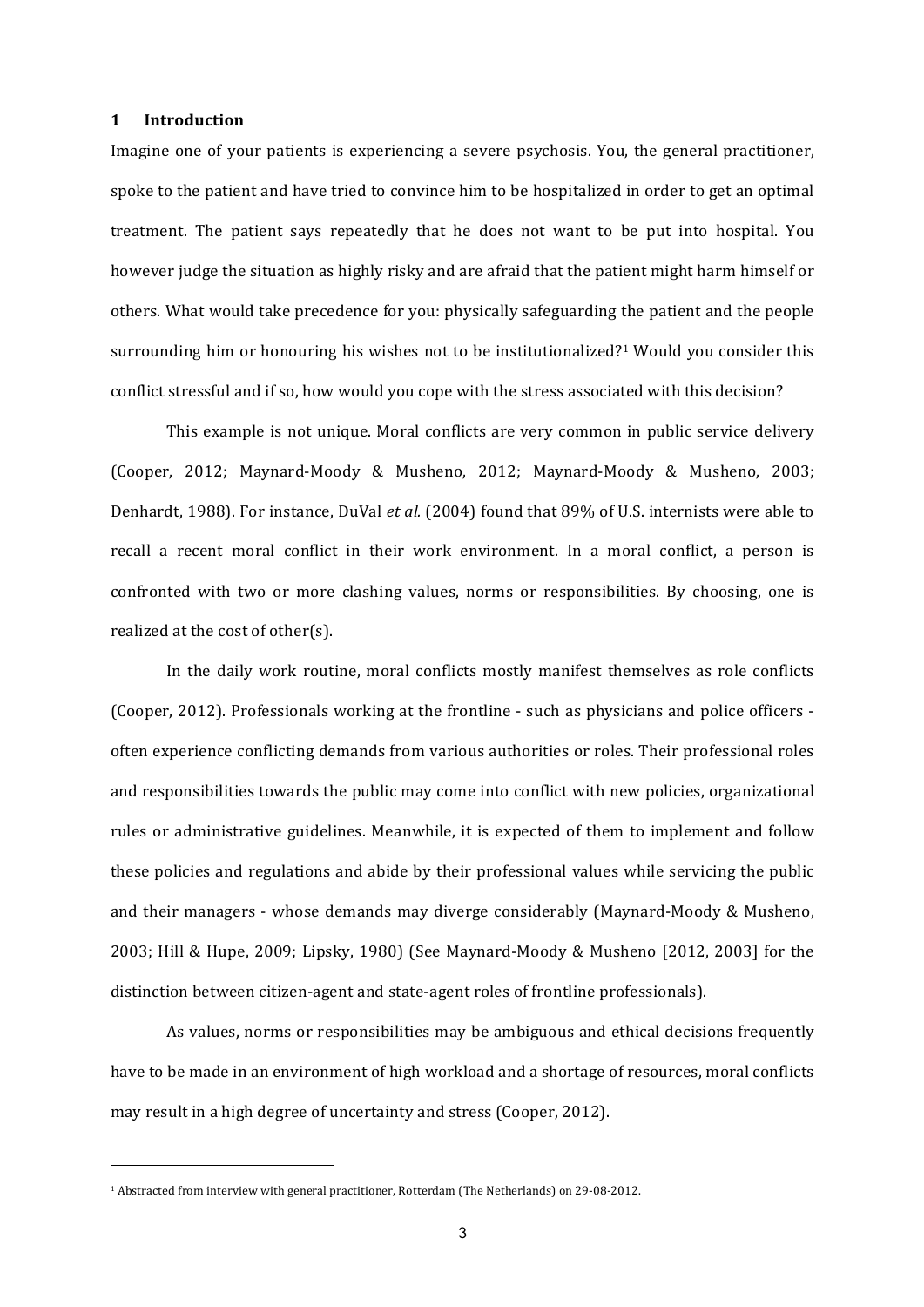In order to understand how frontline professionals deal with the stresses stemming from public service dilemmas, Lipsky (1980) used the concept of 'coping', or 'coping strategies'. Lipsky views coping by professionals as a possible response to job stress  $(1980, p. 141)$ . The constant pressure stemming from high workloads, inadequate resources and conflicting demands may result in experiencing stress, which forces some frontline professionals to develop coping strategies (Lipsky, 2010). Coping is in fact identified as one of the key responses to managing conflicting values (Loyens & Maesschalck, 2010; Hupe & Hill, 2007; Thacher & Rein, 2004). 

Here, we take the view that some frontline professionals may not be enticed to cope when having to manage conflicting values or may use different responses such as working from schemas and social categorizations in normalizing moral conflict (Harrits  $\&$  Møller, 2013; Maynard-Moody & Musheno, 2012). In this book chapter however, we focus on the interconnectedness of moral conflict and coping strategies in the policy context.

We regard coping as a possible effect of experiencing stress during public service delivery. In turn, this stress may stem from various sources and may manifest itself differently for each individual. We define coping as "the cognitive and behavioural efforts made [by frontline professionals, individually or within their social groups] to master, tolerate, or reduce external and internal demands and conflicts among them  $\lceil \text{during public service delivery} \rceil$ " (adapted from Folkman & Lazarus, 1980, p. 223).

Frontline professionals are able to develop certain ways of coping as they have substantial discretion in delivering public services to adjust these to the specific circumstances and needs of the client (Lipsky, 1980, p. 14; see also: Palumbo, Maynard-Moody & Musheno, 1984). The ways in which professionals cope with stress during public service delivery may influence how public services are delivered to citizens on an everyday basis (Lipsky, 1980, p. xiii). 

However, some ways of coping may be detrimental to policy effectiveness and state legitimacy, while others may not. Frontline professionals may favour some clients over others so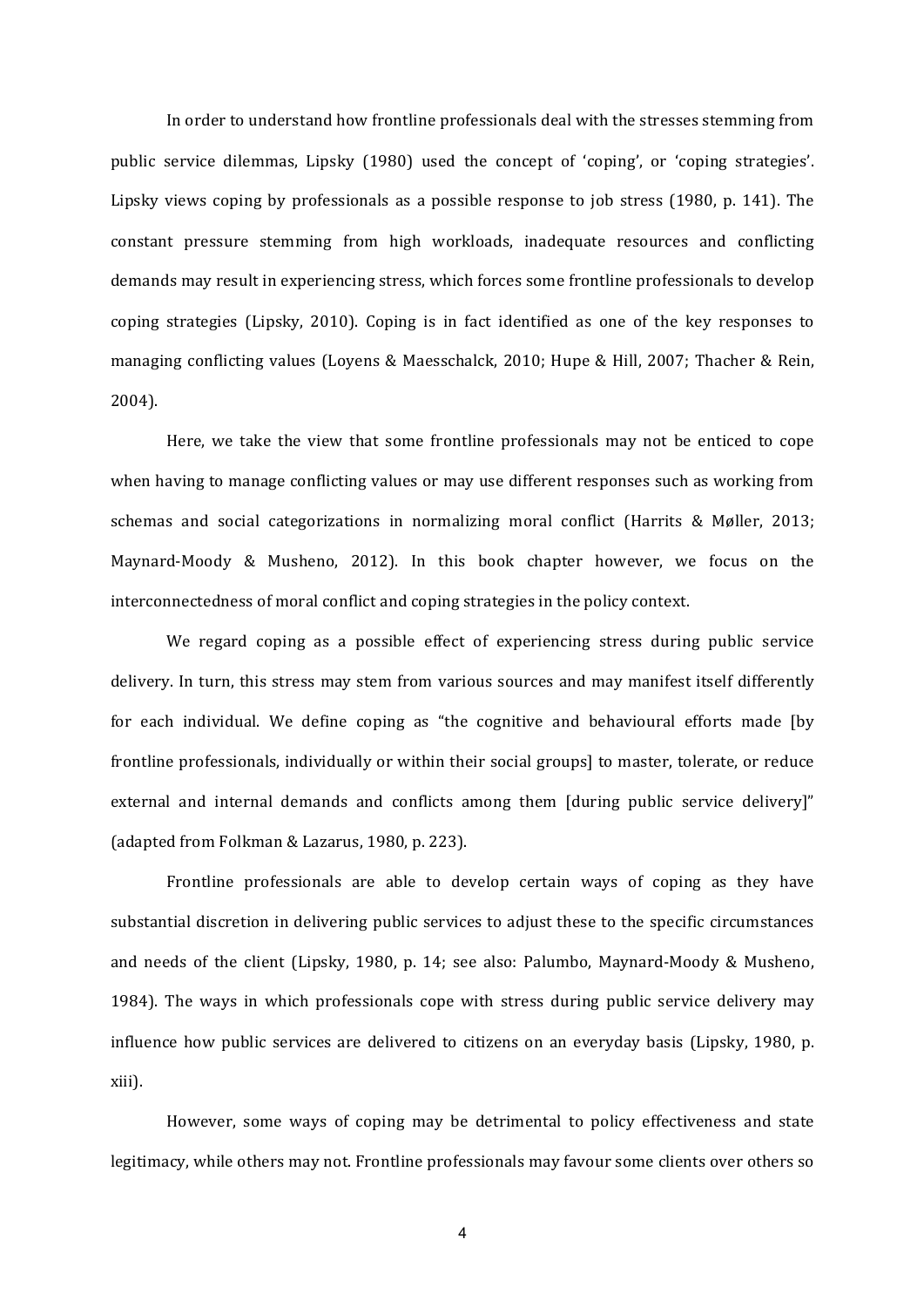as to process the client loads faster; they may respond to the more vocal clients, or the ones who will more quickly 'succeed' in terms of the policy (Lipsky, 1980; cf. Bekkers et al., 2007). Given these considerations, it is important that the field of public service delivery gains more advanced knowledge on the specific ways in which frontline professionals, individually or within their social groups, respond to the pressures they face in making morally loaded decisions.

This book chapter is a first attempt to connect the concepts of moral conflicts and of coping to the field of public service delivery. Here, we focus on the individual frontline professional and his/ her experiences with responding to conflicting demands. It is at the frontline where moral conflicts unfold, or those instances where workers must face their clients under conditions of uncertainty about the right course of action (Kelley & Elm, 2003, p. 152). In this attempt to connect the concepts of moral conflict and coping, we ask:

*What does the academic literature tell us about the way frontline professionals may cope* with stress stemming from moral conflicts during service delivery?

In answering this question, we take a truly interdisciplinary approach in combining the literature streams on moral conflicts and coping in public administration (Cooper, 2012; Lipsky, 2010, 1980) as well as in clinical (Skinner *et al.*, 2003; Folkman & Lazarus, 1980) and moral psychology (Haidt, 2001; Foot; 1978).

The outline of this chapter is as follows. In the next section, we discuss the concept of moral conflicts and its relevance to the field of public service delivery. Then we discuss the concept of coping and its relation with this field. Next, we explore the relationship between coping and moral conflicts and draw some conclusions. We end the book chapter with a discussion and provide suggestions on a future research agenda regarding decision-making at the frontline, and responding to moral conflict in public service delivery in particular.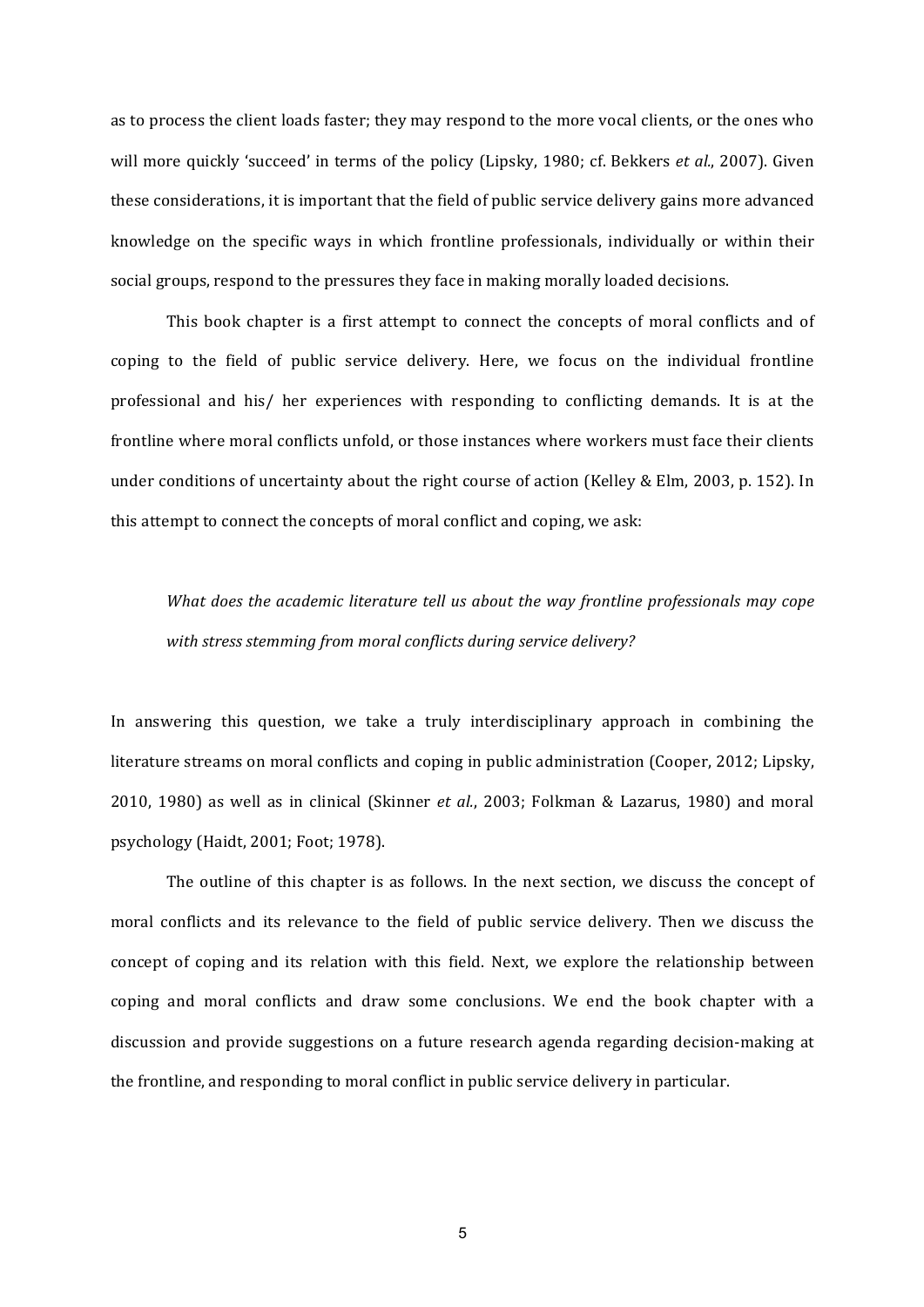#### **2 Embedding the concept of moral conflict in public service delivery**

## 2.1 Defining moral conflicts

We are about to give a patient who needs it to save his life a massive dose of a certain drug in short supply. There arrive, however, five other patients each of whom could be saved by one-fifth of that dose (Foot, 1978, p. 24).

Would you know what to decide? The example above can be described as a moral conflict. In a moral conflict, two or more values or responsibilities are conflicting. Either one or five patients will die as a consequence of your decision on how to respond to the drug shortage: both options have significant costs. Cooper (2012, p. 93) also refers to this feeling as "damned if you do, damned if you don't". In this subsection, we try to come to a definition of moral conflict that is useful for the field of public service delivery.

Research on moral conflicts finds its origin in philosophy. Thought experiments like the example above have been posed to respondents from the 1960s onwards to get insight into the process of ethical decision-making and the place of human intuitions herein (Nichols & Mallon, 2006; see also: Haidt, 2001). Nowadays, theories on moral conflicts seem to be mainly based on literature in the field of moral psychology and moral development (cf. Haidt, 2001; Hoffman, 2001), business ethics (cf. Trevino, 1986) and political theory (cf. Bohman, 1995). Loyens & Maesschalck  $(2010)$  come to a comparable conclusion when they review literature on the related concept of ethical decision-making. Research on ethics in the field of public administration has been growing over the past decades, according to Menzel (2005; see this article for an oversight of ethics studies).

Confusingly, several terms are used to refer to a moral conflict as introduced in the drug shortage example. Scholars also practice terms like moral problems (cf. Lutzen & Kvist, 2012), moral dilemmas (cf. Foot, 1983) and ethical conflicts (cf. Kälvemark *et al.*, 2004; Meyers, 1999). Most scholars seem to prefer the term 'ethical dilemma' (cf. Cooper, 2012; Hoffman, 2001; Reisch & Lowe, 2000). The notions of morality and ethics are often used interchangeably, but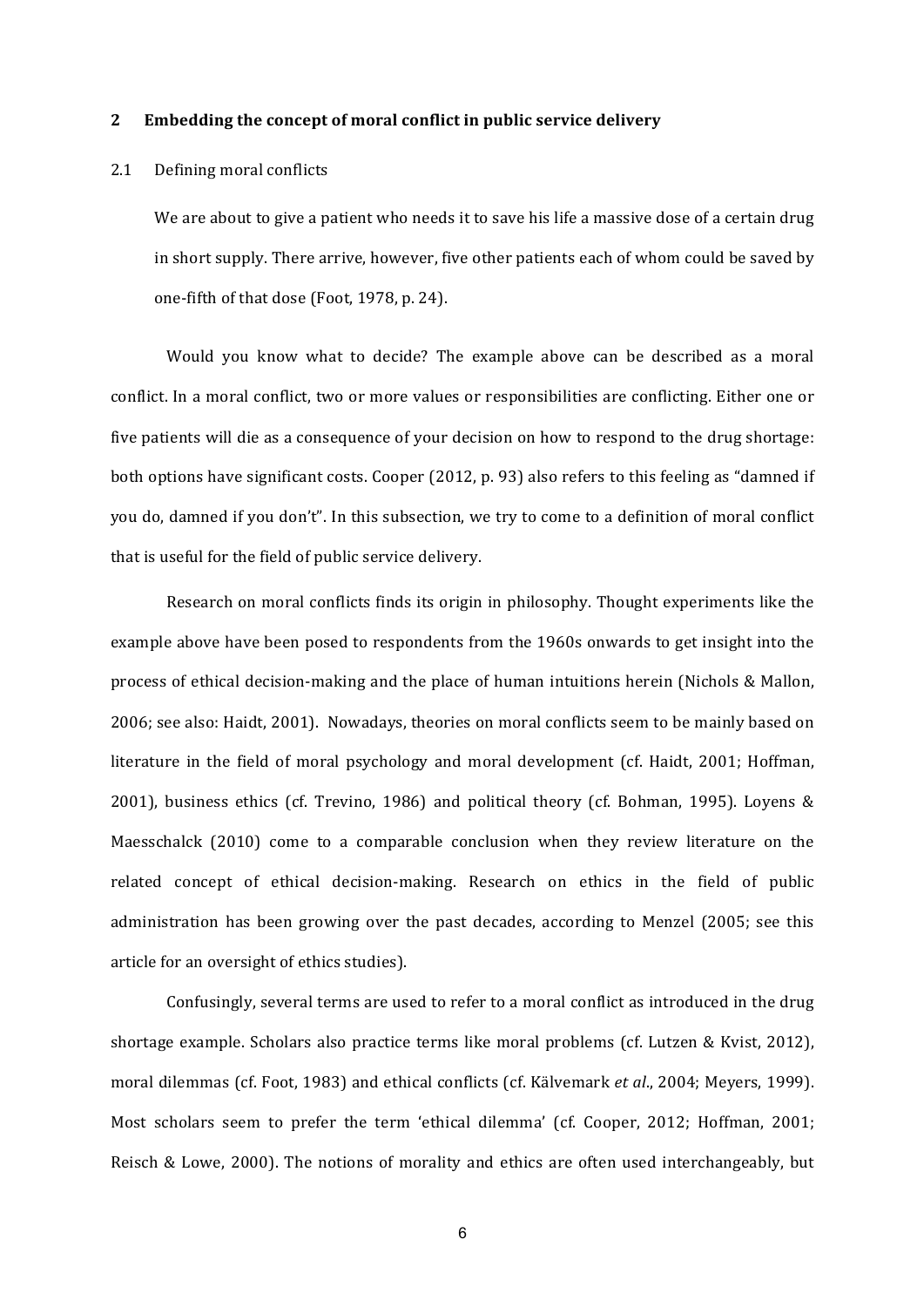one can distinguish between them (Cooper, 2012). Whereas morality has to do with 'judgments of justice, rights and welfare pertaining to how people ought to relate to each other' (Turiel; 1983, p. 3); ethics is the study of these values, principles and beliefs that are embedded in our choices concerning others (Cooper, 2012; Van der Wal et al., 2006). When defining the concept of moral conflict at the end of this subsection, we will make clear how we position ourselves in this discussion.

In operationalizing the concept of moral conflict, scholars in various scientific fields have developed typologies of moral conflict (Cooper, 2012; Hoffman, 2001; Meyers, 1999; Smith & Davis, 1980). We learn from these typologies that moral conflicts have to do with choosing between conflicting values or principles (Cooper, 2012; Reisch & Lowe, 2000; Smith & Davis, 1980), interests (Cooper, 2012; Meyers, 1999), sources of authority (Cooper, 2012), courses of action (Smith & Davis, 1980) or multiple claimants (Hoffman, 2001). They also tell us that defined roles and conflicting role obligations are involved in moral conflict (Cooper, 2012; Reisch & Lowe, 2000; Meyers, 1999; Smith & Davis, 1980). Cooper  $(2012)$  indeed states that public administrators mostly experience moral conflicts through role conflicts (see also: Van Wart, 1996).

We conclude this subsection with our definition of moral conflict. First of all, we prefer to speak of a conflict: it is more precise than a problem, but less rigorous than a dilemma (which implies having to choose between two options). In this sense, we aim to embrace the dynamics of morality in the frontline field.<sup>2</sup> We also prefer to use the term 'moral' instead of 'ethical'; we are mainly interested in the normative judgments of frontline professionals involved in dealing with conflicting values instead of discussing morality on a more abstract level. To conclude, we follow Cooper in defining a moral conflict as a situation in which two or more values or responsibilities are conflicting  $(2012, p. 122)$ . These conflicting values or responsibilities may be equally pursuable, or conversely, equally unsatisfactory; neither of them is without significant

<sup>&</sup>lt;sup>2</sup> Braunack-Mayer (2001) for instance wrote about the definition of the concept of ethical dilemma being too rigorous in understanding the ethical behaviour and decision-making of general practitioners.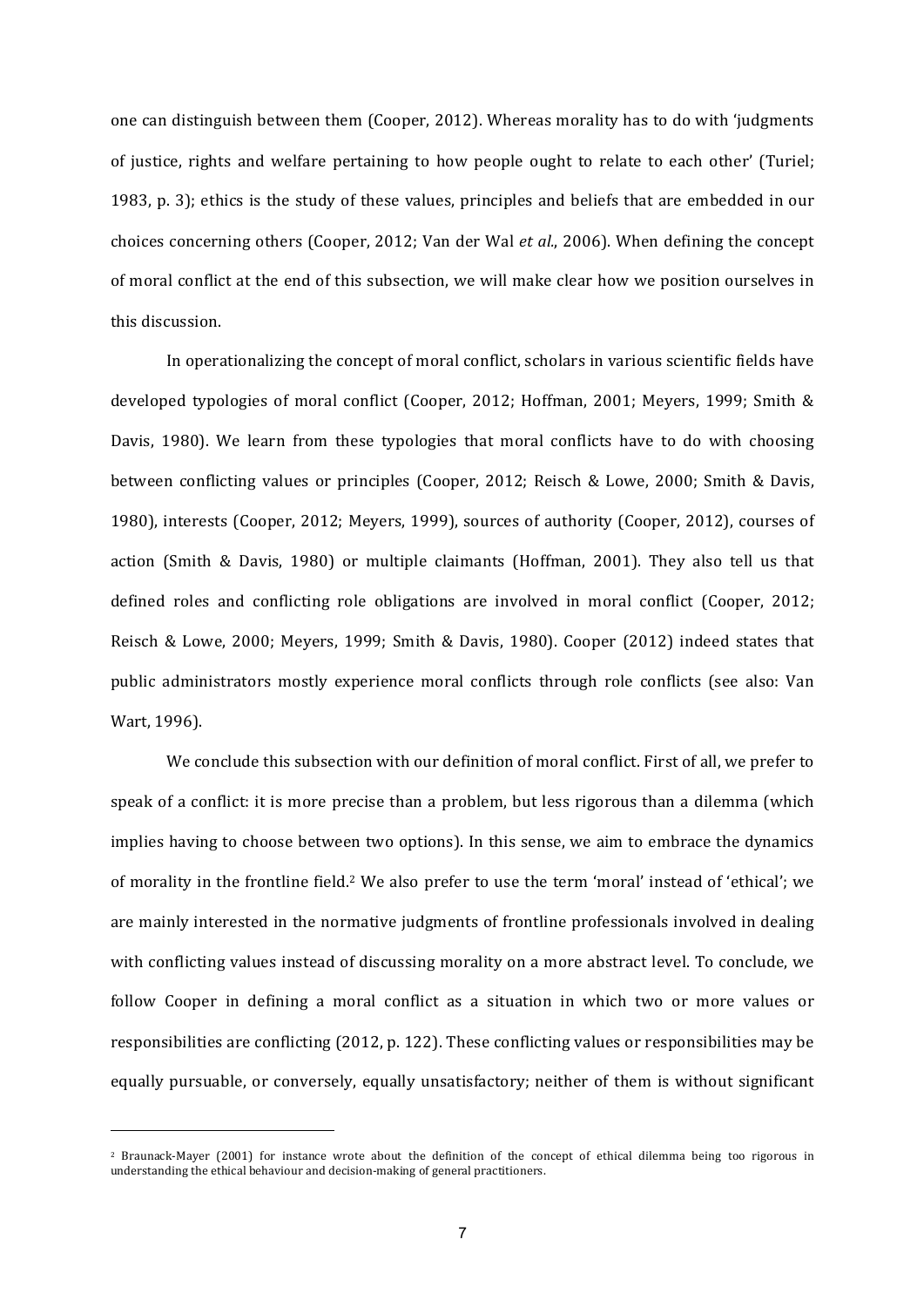costs. By choosing, one value or responsibility is realized at the cost of the other(s) (Cooper, 2012, p. 93). We also follow Cooper in stating that moral conflicts in are mostly experienced through role conflicts (in frontline practice).

Before looking in more depth at the theory of role conflict, we explore why moral conflicts may be so frequently experienced by frontline professionals. In this way, we underline the importance of the concept of moral conflict (conflicting values) to the field of public service delivery. 

# 2.2 Values in public service delivery

<u> 1989 - Johann Stein, marwolaethau a bh</u>

Conflicting values or responsibilities are common in frontline professional practice. Kettl (1993) argues that delivering public services while balancing the pursuit of inevitably contradictory and clashing values is indeed the fundamental challenge of government. But why is it that value conflicts happen so regularly in public service delivery? Various scholars point to the field of public service delivery as being substantially value loaded. Therefore, values may easily clash. Also, scholars point to various societal developments that seem to form a breeding ground in which value clashes in public service delivery arise.

A first consideration in describing the field of public service delivery as value loaded may be the scarcity of public resources. Stone  $(2002, p. 37)$  speaks of ultimate goals or objectives of policymaking and policy delivery in this context. She elaborates upon four equally pursuable public goals: equity (treating likes alike), efficiency (getting the most output for a given input), security (satisfaction of minimum human needs) and liberty (ability to do as you wish as long as you do not harm others).<sup>3</sup> The clashing of these values or goals is inevitable, as public resources are always scarce and various goals are pursued at the same time (Stone, 2002; see also: Stewart, 2006). Stone depicts various value clashes (or 'policy paradoxes' as she calls them). One value clash for instance exists between liberty and equity. In the case of income equalisation for example, it is argued that liberty of the more advantaged citizens is sacrificed for the creation of

<sup>&</sup>lt;sup>3</sup> Not all of the mentioned goals or values are moral in nature. 'Efficiency' is considered an instrumental value as opposed to 'liberty'. Scholars more often distinguished between types of values, such as terminal (ends) values and instrumental (means) values (Van der Wal et al., 2006).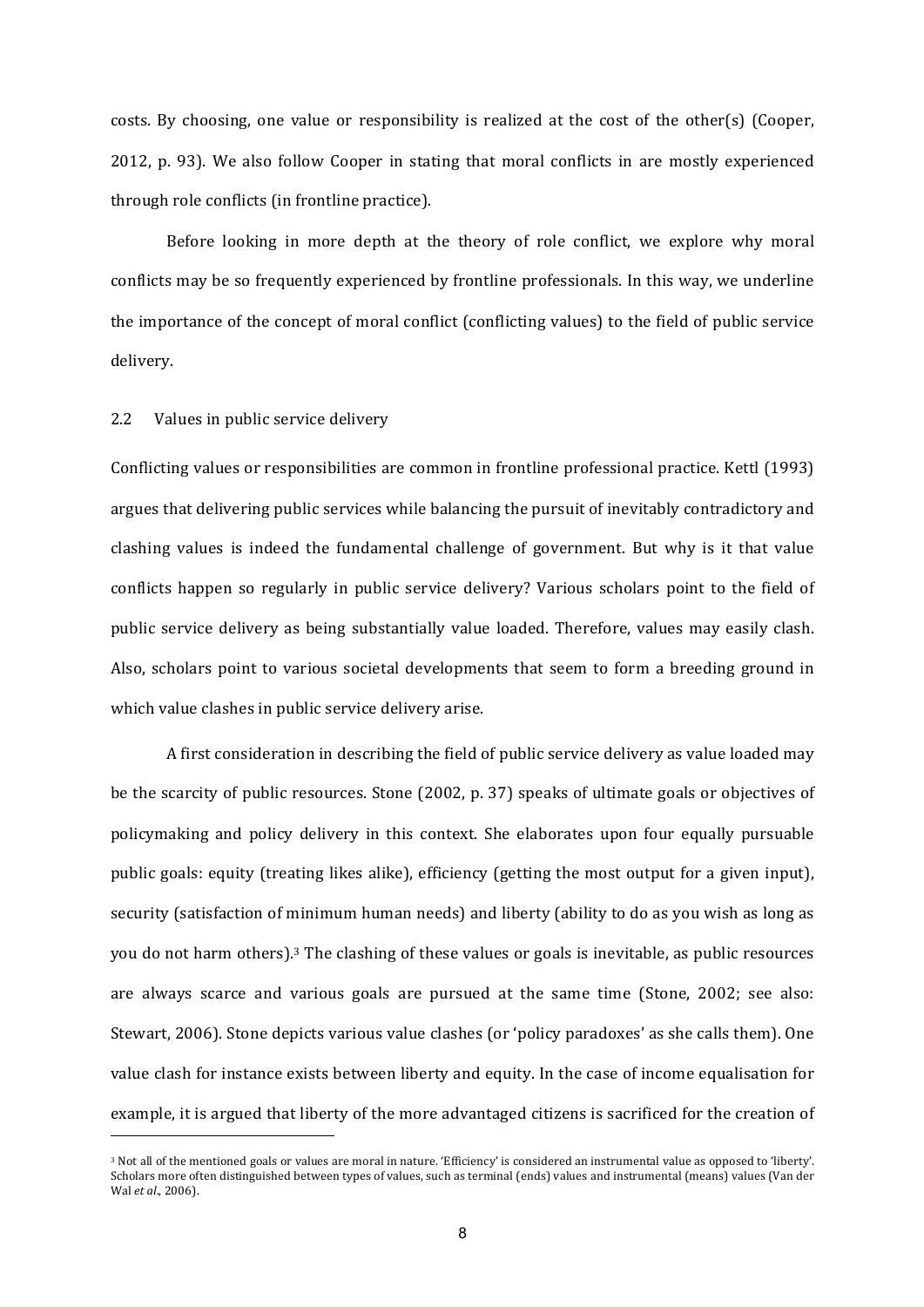equality for all citizens. Note that Stone states that value clashes in the policy context may be framed as such for the gain of political groups.

A second consideration in describing the field as value loaded may be that public service delivery is human work. Hasenfeld  $(2010, p. 11)$  calls citizens the 'raw material' of human service organizations. The allocation of public resources in a context in which the demand side always outnumbers the supply side and financial and organizational resources are scarce, leads to a 'moral categorization of deservingness', argues Hasenfeld (2000, p. 330; see also: Lipsky, 1980, p. 109). In their rendering of public services, frontline professionals indeed determine which citizens get what, when and how (Lipsky, 1980). For instance, not all crimes and crime victims get the same attention from police investigators (Loyens, 2013). Hasenfeld (2000) stresses how every decision made on behalf of clients, carries with it a moral judgment about their social worth and the desired outcome on the policy level (see also: Maynard-Moody  $\&$ Musheno, 2012).

Scholars also mention various societal developments that might influence the frequency with which value clashes appear. Firstly, Van der Aa  $(2012)$  argues that in contemporary times, citizens participate as 'reflexive, active agents' in the process of service delivery and have become more and more assertive and demanding in their role of clients, the past decades. Frontline professionals are dependent upon these reflexive actors in constituting and delivering public services. Euwema, Kop & Bakker (2004) for instance mention conflicts between academic teachers and students, when some students demand higher grades. Secondly, Cooper (2012) notes that in current postmodern society, there are no universal and concrete values in the first place that people can refer to. This may heighten the rate of value clashes. Lastly, we mention the introduction of New Public Management in the public administrative sector. Some scholars argue that the shift to more economic values in service delivery has led to a less ethical public workforce (See Maesschalck, 2004, p. 467 for an overview of scholars). Hood (1991) also notes that New Public Management focuses more on frugality and sobriety, rather than on values such as justice and equity. This may lead to a frontline situation in which, for example, a medical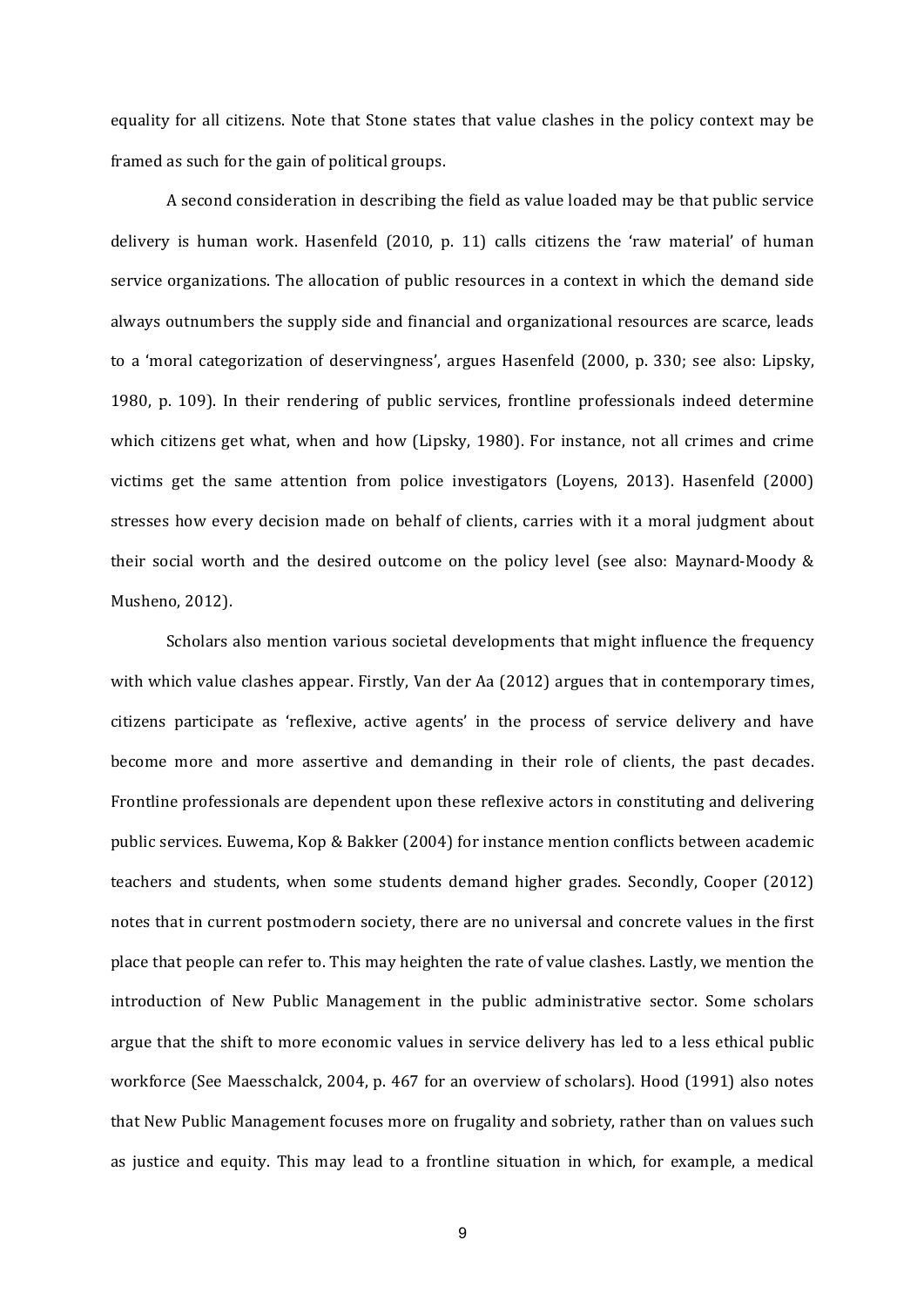doctor does not prescribe certain diagnostics or medical treatment to senior patients, on the basis of economic arguments.

The various characteristics of public service work and societal developments mentioned above indicate why frontline professionals might encounter conflicting values so regularly in their work environment. Next, we look at the theory of role conflicts to better understand the frontline practice of experiencing moral conflicts.

#### 2.3 Moral conflict embodied in role conflicts

As previously noted, Cooper (2012, p. 99) argues that public administrators mostly experience moral conflicts through role conflicts (see also: Van Wart, 1996): "Generally (...) we do not simply experience the values themselves. Rather, we feel the collision of the roles governed by those values." In the modern world, the concept of roles becomes a "convenient way to package" expectations and obligations" (Cooper, 2012, p. 5); it is in these roles that we exercise responsibility and are held responsible by others. Focusing on the work environment; people are professionals, colleagues and may be mentors.

Societal roles and role conflicts have been studied in the social and behavioural sciences for at least sixty years (Tubre & Collins, 2000) with key scholars including Merton (1949), Parsons (1951), Kahn et al. (1964) and Rizzo, House & Lirtzman (1970).

Tubre & Collins  $(2000, p. 156)$  define a role in the work environment as "a pattern of behaviours perceived by an employee as behaviours that are expected". Tummers *et al.* (2012), follow Kahn *et al.* (1964) when stating that employees often base their perceptions of the duties and expectations associated with their chosen profession on the definition of jobs and roles that others communicate to them. According to Thornton & Nardi (1975), the content of expectations may be behavioural, attitudinal or cognitive. This means that they may refer to ways in which an employee should behave, the attitudes one should display or the appropriate knowledge and skills one should have. Expectations may be presented to individuals in an explicit manner or they may be implicit in the social structure (Thornton & Nardi, 1975). Cooper (2012) stresses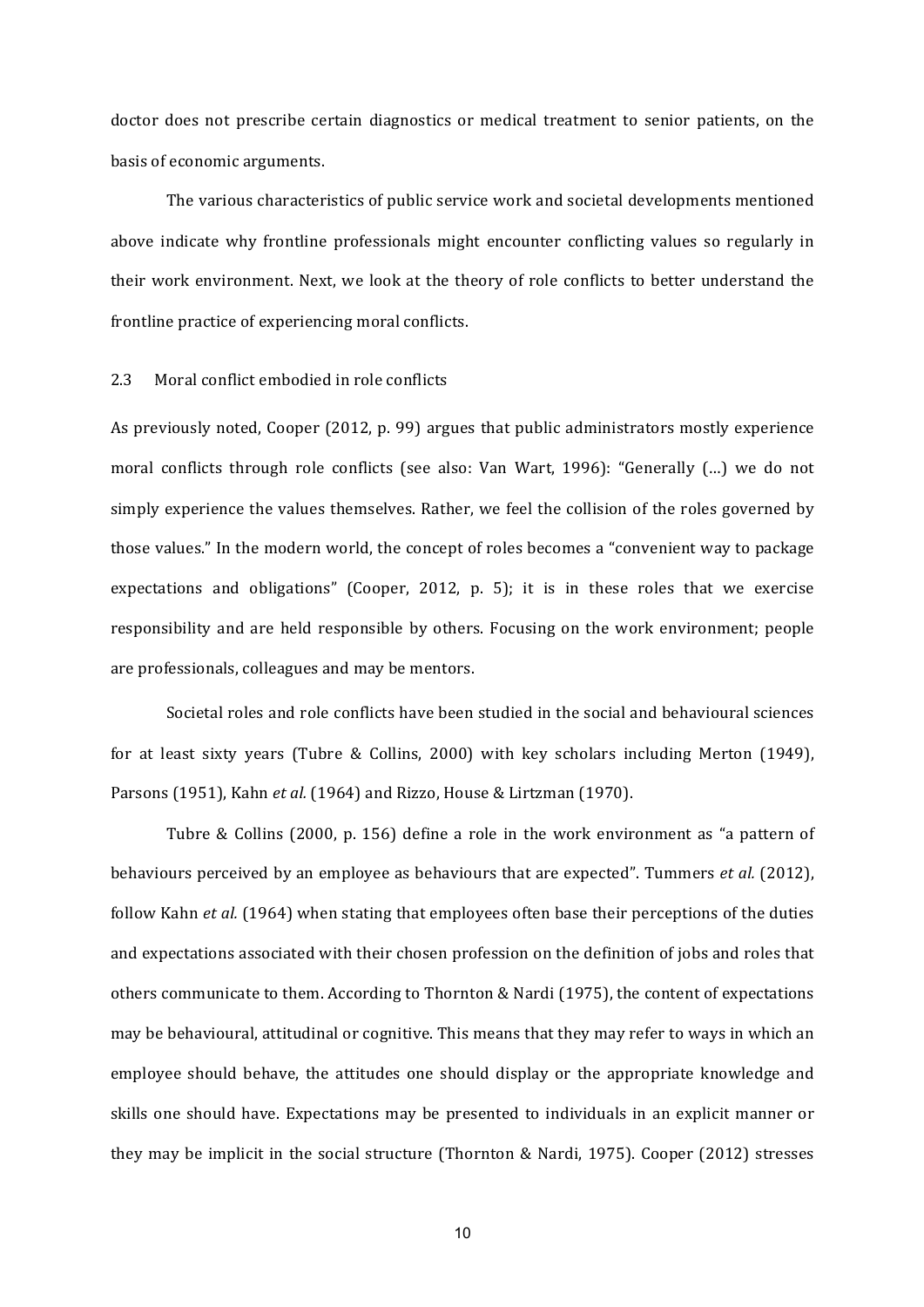that less clearly defined roles may also cause problems; there is little agreement about the boundaries of responsibility associated with them.

A lack of compatibility between multiple expectations (and also a lack of clarity about role expected behaviour) can create conflict and tension. When people are confronted with contradictory and competing role expectations, a role conflict arises (Rizzo, House & Lirtzman, 1970; Kahn *et al.*, 1964). Imagine for instance that a person, who became a police officer to guard the public safety and service citizens, has to respond to management targets regarding speeding tickets. The behaviour and attitude that is expected of the police officer is in conflict with his/ her personal or even professional values. Katz and Kahn (1978, p. 204) define a role conflict as "the simultaneous occurrence of two or more role expectations such that compliance with one would make compliance with the other more difficult".

Tummers *et al.* (2012) identified three essential (but not exhaustive) role conflicts when implementing public policies that can be of particular use here. In these conflicts, values and responsibilities from the public, the law, the public organization and the professional are at stake. The role conflicts are:

- **The policy professional role conflict.** Here, the policy content communicated by the government is in conflict with the professional values and attitudes of the professional (think for instance about morally loaded policies here, such as on abortion). Policy contents are often laid down in formal rules and regulations and may be implemented in a top-down way without consulting professionals in the field (Hill & Hupe, 2009).
- **The policy client role conflict.** Here, the policy content communicated by the government is in conflict with the needs and expectations of the citizen. For the professional, the role behaviour demanded by the policy content and the citizen are not compatible. Tummers *et al.* (2012) mention police officers having to implement 'zero tolerance' policies, in which they cannot take account of personal circumstances of clients.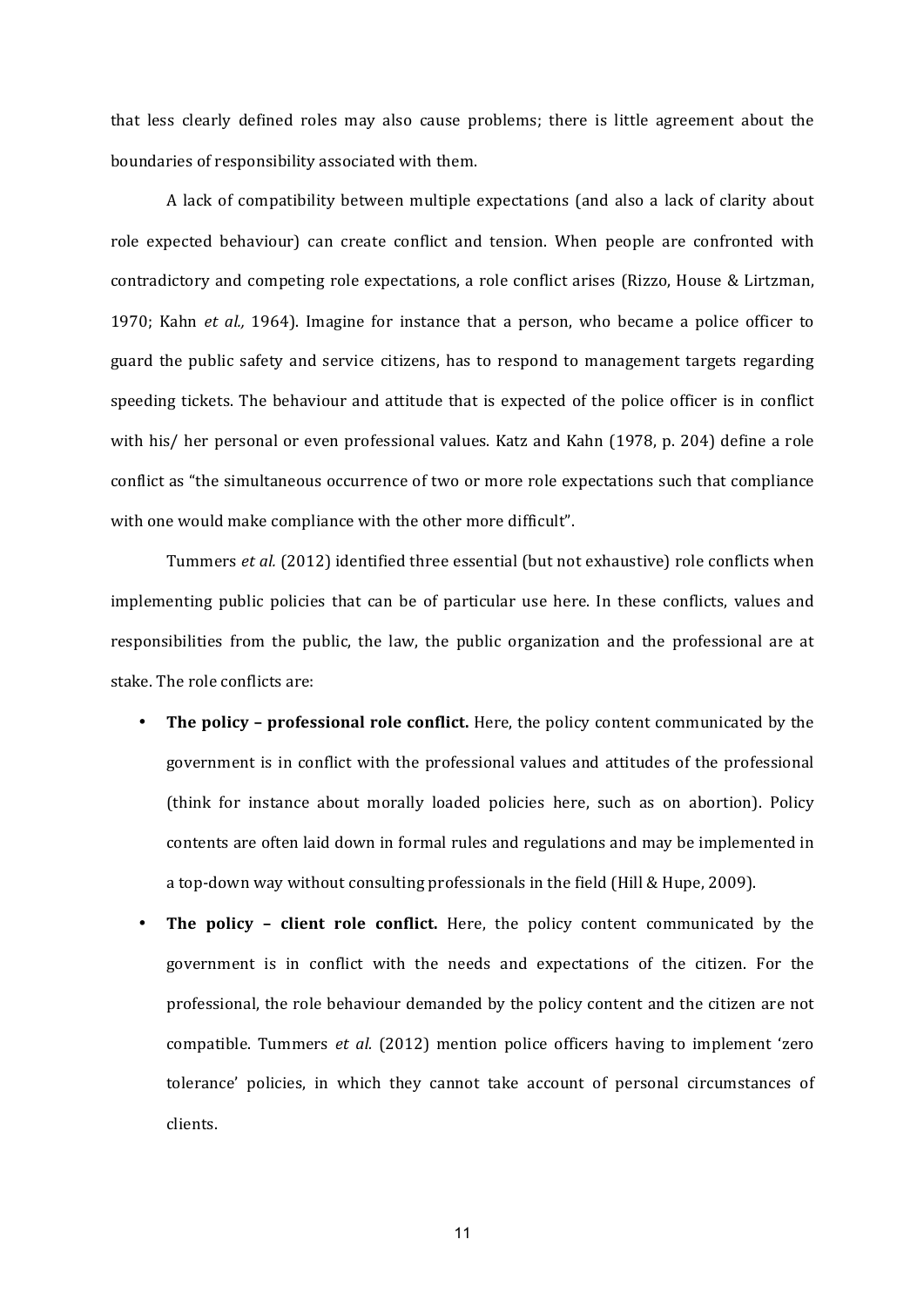• The organizational - professional role conflict. Here, the role behaviour demanded by the public organisation regarding policy implementation is not compatible with the professional values and attitudes of the professional. Public organisation demands are expressed through managers, or other organisational members creating the ethical environment (Menzel, 1996). Economic regulation of the organisation might conflict with the professional's values, for instance, when efficiency is preferred over the quality of service.

To these three, we add 'the professional - client role conflict'. In this conflict, the values of the professional are not compatible with those of the client. Think for instance about the demand for euthanasia by a patient, which may conflict with the professional standards of a medical doctor.

We will come back to these four important role conflicts in public service delivery later in this chapter, using examples to further clarify the various conflicts and exploring how frontline professionals may cope with these. But first we explain the concept of coping and its relevance to the field of public service delivery.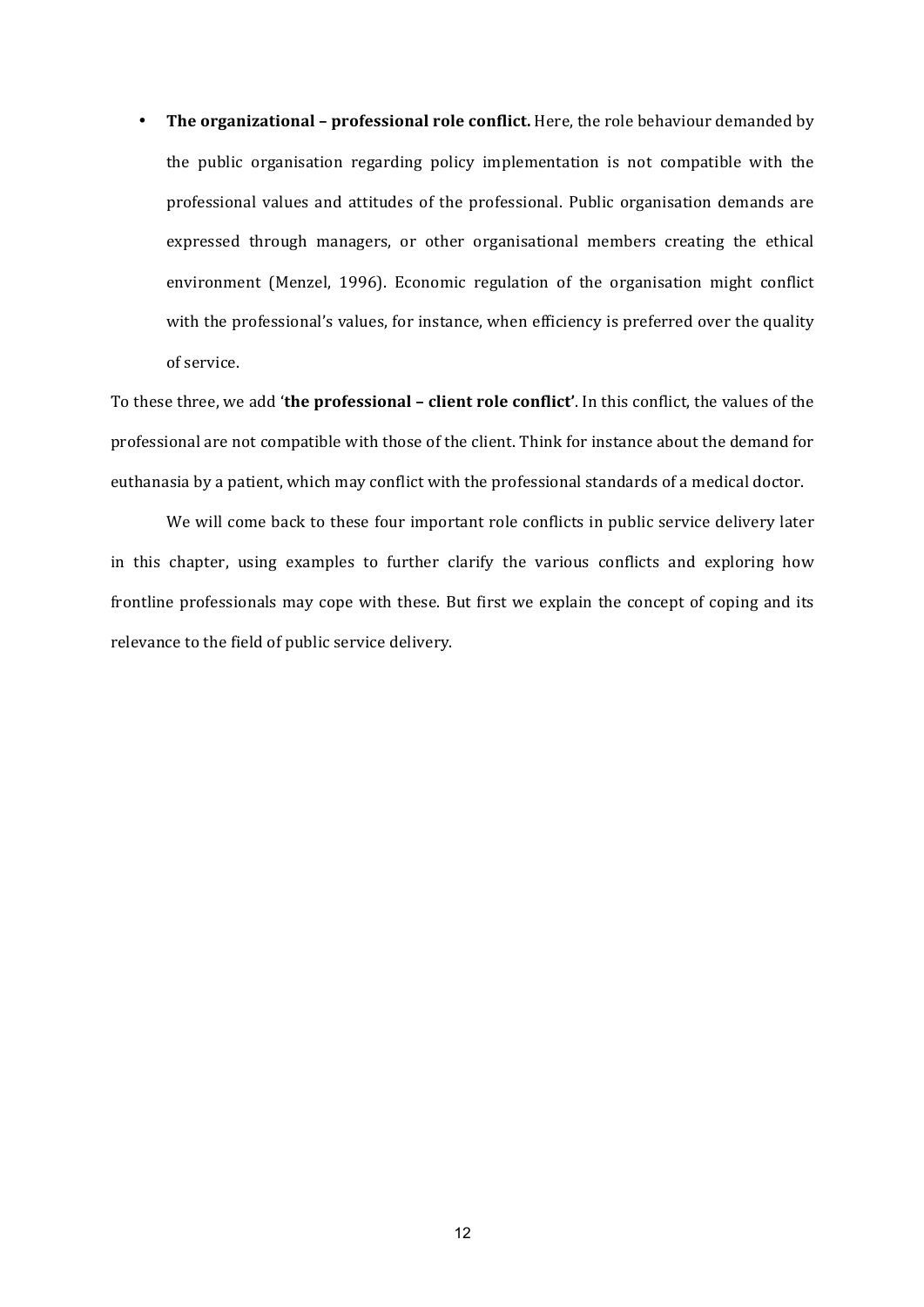#### **3 Relating the concept of coping to the practice of public service delivery**

#### 3.1 The origin of the concept of coping

In order to understand how frontline professionals may cope with moral conflicts (manifesting themselves in role conflicts) in public service delivery, we need to understand the concept of coping and its relevance to the field. From the 1960s onwards, research on coping has expanded considerably in the field of psychology (Zeidner & Endler, 1996). To understand the rising interest in the concept, one must go back to the  $19<sup>th</sup>$  century when Freud introduced psychoanalysis (Breuer & Freud, 1955 [1893]). For Freud, the concept of defence was very important, because it referred to the ego's struggle against unpleasant feelings. Repression of these feelings can be seen as a basic act of defence.

Based on the concept of defence and repression, a new body of literature emerged to analyse and improve the defence strategies of people to various stressors. In the 1960s, a new line of research emerged under the label of 'coping'. Lazarus, one of the main coping scholars, expanded coping beyond defence and an emphasis on pathology. He included a wider range of cognitive and behavioural responses that people use to manage stress and address the problems of daily life causing it (Folkman & Moskowitz, 2004, p. 746). Moreover, Lazarus analysed the conscious strategies that individuals applied in order to react to stressful situations. This is in contrast to defence mechanisms, which are unconscious in nature.

Following this new line of research, a general definition of coping is given by Pearlin  $\&$ Schooler  $(1978, p. 2)$ , who state that "by coping we refer to the things that people do to avoid being harmed by life-strains." A more specific definition of coping is provided by Folkman  $\&$ Lazarus  $(1980, p. 223)$  who define coping as "the cognitive and behavioural efforts made to master, tolerate or reduce external and internal demands and conflicts among them." Because this definition became widely accepted in the social and behavioural sciences (Tennen *et al.*, 2000), we build upon this definition when examining coping during public service delivery.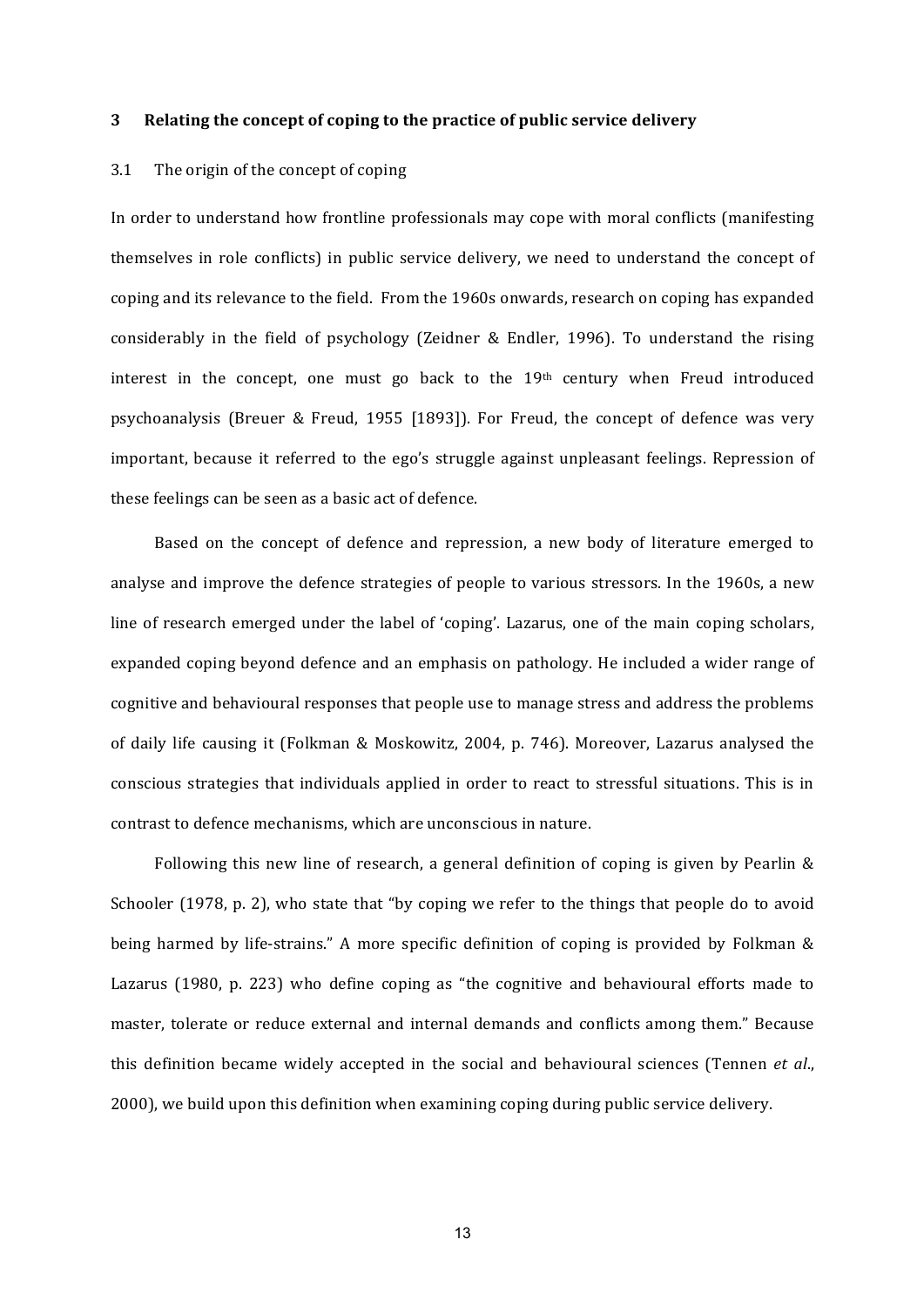#### 3.2 Coping in public service delivery: A classification model

Lipsky (1980) was one of the first authors to recognize the relevance of the coping concept in order to understand the specific nature of frontline professional practice, his work distinguishing between three categories ('ways') of coping. As this categorization of coping behaviour of frontline professionals is still widely used (cf. Thorėn, 2008; Triandafyllidou, 2003; Meyers, Glaser & Mac Donald, 1998), we depict these here.

The first way in which professionals can cope with stress is called 'modification of the client demand'. Frontline professionals may modify the client demand, maximize the utilization of available resources and obtain client compliance. They may decide not to inform a client of certain public services or use symbols of authority (e.g. overcrowded waiting rooms) to limit client demand. The second way in which professionals can cope is by modifying the objectives of their job. For instance, they can lower their discretion by telling clients that they are unable to handle their cases or complaints, as they are not authorized to perform certain actions. On the other hand, they can also increase their discretion, allowing certain actions in order to relieve the pressures from clients. They may also withdraw from their job responsibilities by mentally withdrawing and become 'alienated' from their work (Tummers, Bekkers & Steijn, 2009). The third option is that frontline professionals modify their perception of the client. They may favour certain clients or client groups over others and will treat them in a way that they think is ideal ('creaming'). Frontline workers may also form normative assumptions about their clientele and place clients in certain categories and legitimize non-action for certain categories ('parking').

Looking more in-depth at these ways of coping, we find it remarkable that the categories are neither mutually exclusive (some coping instances may be grouped under various ways of coping; 'making normative assumptions of clients to form a triage system' can for instance be grouped under the first and third category) nor exhaustive (we can think of more ways of coping, such as 'talking to colleagues'). A systematic review of the literature on coping with stress during public service delivery  $(1980-2013)$  confirmed that the concept of coping in public service delivery lacks clear definition and operationalization, limiting our capacity to understand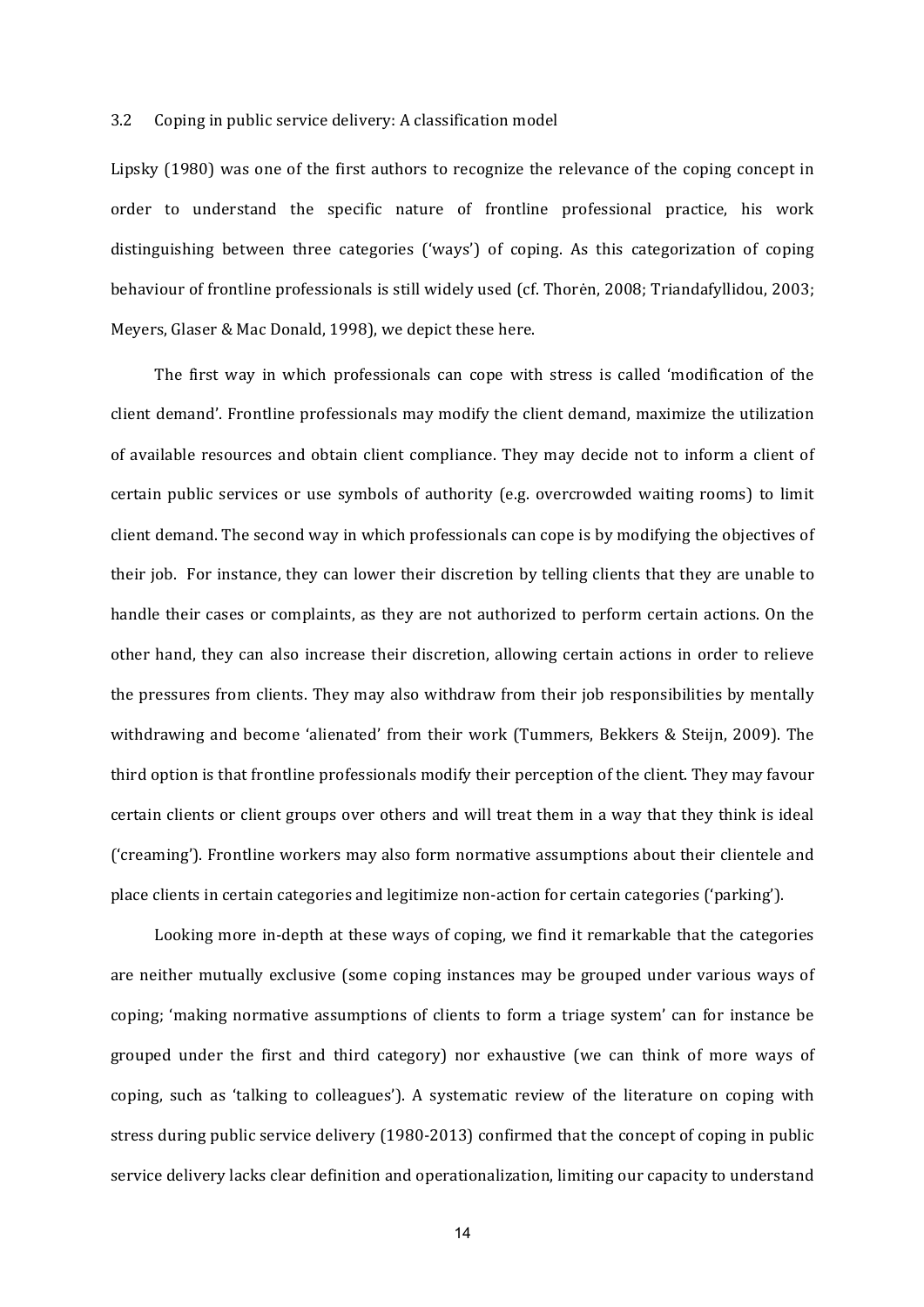the experience of stress in frontline professional practice (Tummers *et al.* 2014, forthcoming). To advance scholarship in the field we provided a definition of the concept (also used here) and provided a hierarchical classification model of coping behaviour during public service delivery. In developing the classification model, we made extensive use of the literature on coping in clinical psychology (Folkman, 2010; Skinner et al., 2003; Zeidner & Endler, 1996; Folkman & Lazarus, 1980; Lazarus, 1966), because this field has a strong track record on coping, but particularly, because psychology scholars have developed category systems (Folkman, 2010; Endler & Parker, 1990; Folkman & Lazarus, 1980) and criteria for category systems (Skinner *et*) *al.*, 2003) to uniformly classify ways of coping.

| Coping family and way of      | Description                                                  |
|-------------------------------|--------------------------------------------------------------|
| coping                        |                                                              |
| <b>Negotiation</b>            |                                                              |
| Routinizing                   | Dealing with citizens in a standard way, making it a matter  |
|                               | of routine                                                   |
| Rule bending                  | Adjusting the rules to meet a client's demands               |
| Creaming                      | Giving certain client groups more attention, in a way that   |
|                               | could be considered unfair ("cherry-picking")                |
| Rigid rule following          | Sticking to rules in an inflexible way                       |
| Rationing                     | Decreasing service availability to clients                   |
| Use personal resources        | Using one's own time, money, or energy to benefit the client |
|                               |                                                              |
| <b>Opposition</b>             |                                                              |
| Rule breaking                 | Neglecting or deliberately obstructing the rules             |
| Blame clients or stakeholders | Declaring that another actor is responsible for the problem  |
| Aggression                    | Confronting clients in a hostile manner                      |
|                               |                                                              |
| <b>Escape</b>                 |                                                              |
| Behavioral avoidance          | Physically leaving the threatening environment               |
| Cognitive avoidance           | Psychologically leaving the threatening environment          |
|                               |                                                              |
| <b>Accommodation</b>          |                                                              |
| Cognitive restructuring       | Replacing incompatible thoughts with ones aligned with the   |
|                               | situation                                                    |
| Compliance                    | Following the rules, even in conflicting situations          |
|                               |                                                              |
| <b>Problem solving</b>        |                                                              |
| Instrumental action           | Executing long-lasting solutions to overcome stressful       |
|                               | situations                                                   |
|                               |                                                              |
|                               |                                                              |
|                               |                                                              |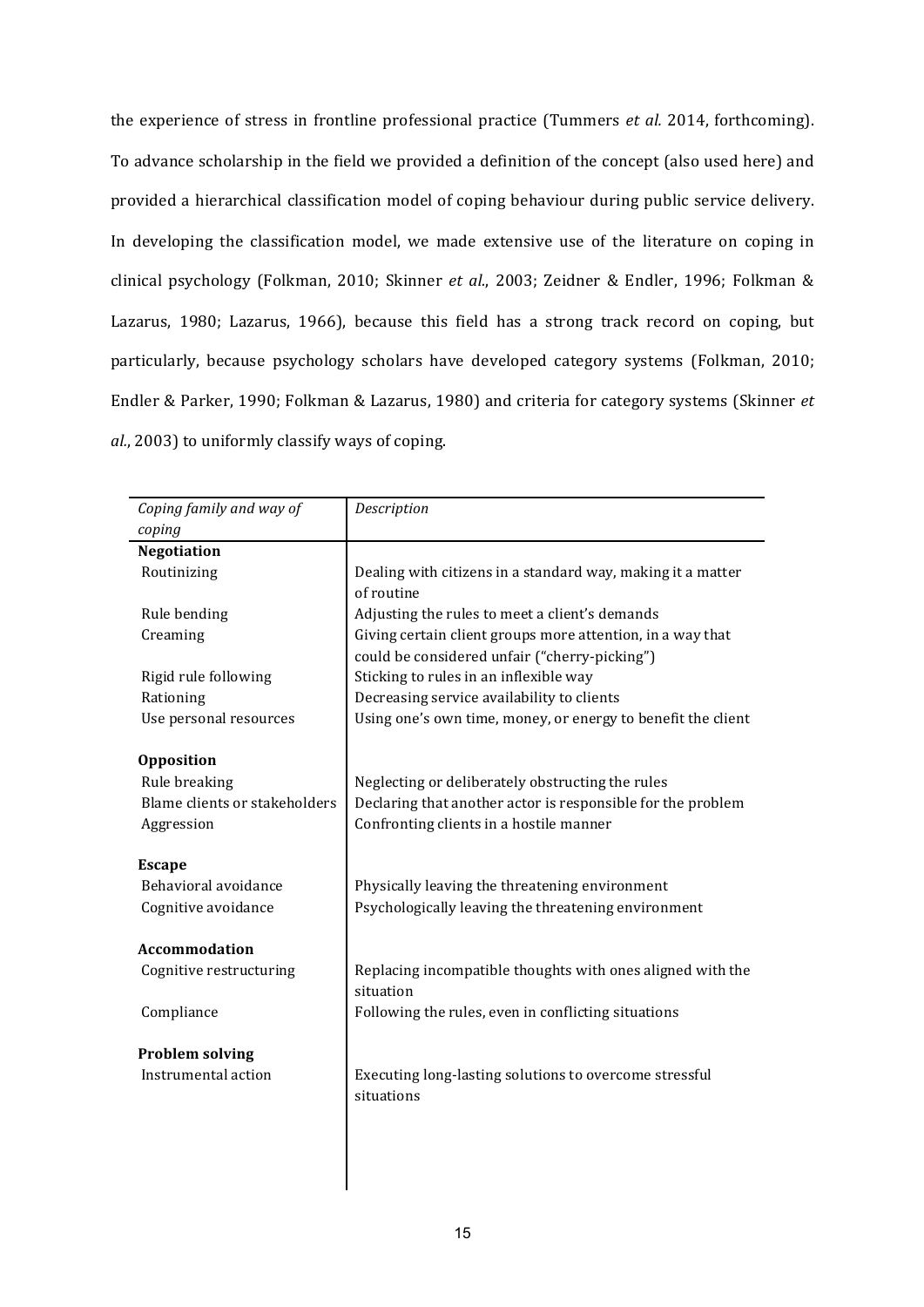**Support seeking**

**Helplessness**

Help seeking Seeking information or advice from social resources Comfort seeking Seeking comfort from social resources

Cognitive exhaustion **Decreasing alertness and attention** Passivity and Allowing things to happen without resisting

Figure 1 Classification model of coping during public service delivery (Tummers et al., 2014 forthcoming).

Before we move on to exemplify various ways of coping with moral conflicts, we first introduce our classification model of coping behaviour (see Figure 1). The model consists of the most relevant 'families of coping' and 'ways of coping' during service delivery on the basis of the empirical public administration literature. The families 'negotiation' (pragmatically adjusting to the immediate situation), 'opposition' (removing the constraints), 'escape' (leaving the threatening environment), 'accommodation' (flexibly adjusting one's preferences), 'problem solving' (finding solutions for the situation), 'support seeking' (using available social resources) and 'helplessness' (finding limits of actions) each break down in the most relevant 'ways of coping'. Each way of coping may then consist of countless 'instances of coping'.

How does the classification model of coping behaviour come into play? Let us turn to an example. Imagine that a general practitioner  $(GP)$  has moral problems with the financial registration system of medical care and thinks that it is unethical to be paid for certain references or diagnostic orders.<sup>4</sup> The GP may decide to present all the options to the patient, be clear about the financial rewards and develop advice together with the patient. Such an instance of coping can be grouped under the way of coping 'instrumental action'. This behaviour can in turn be grouped under the family of coping 'problem solving'. Another option for the GP might be to call a medical specialist in a nearby hospital and ask for advice. This instance of coping can be grouped under the way of coping 'help seeking', which is part of the 'support seeking' family.

<u> 1989 - Johann Stein, marwolaethau a bh</u>

<sup>&</sup>lt;sup>4</sup> Abstracted from interview with general practitioner, Giessenlanden (The Netherlands) on 19-02-2013.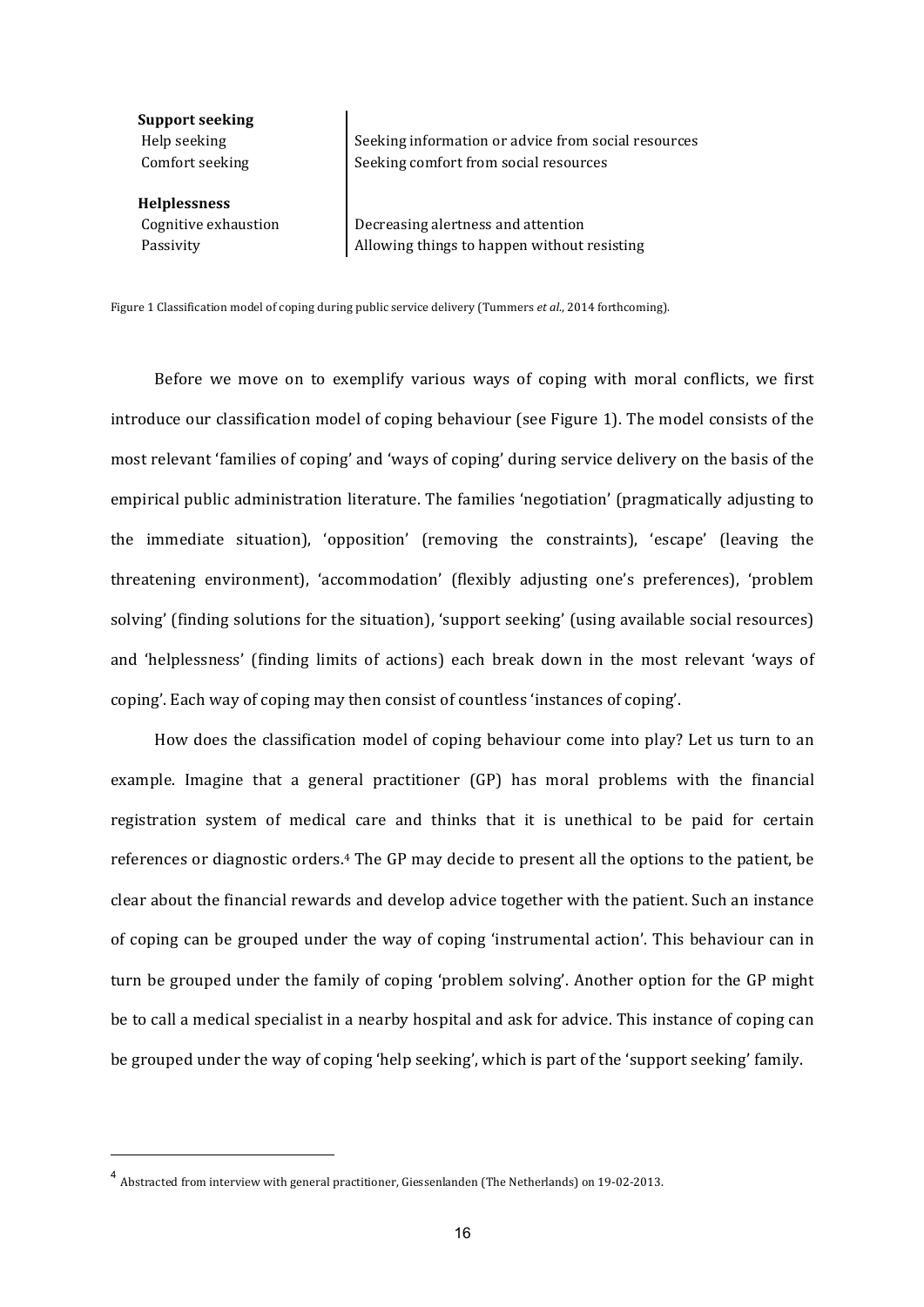After having looked into theory on coping in public service delivery and our classification model of coping behaviour in particular, we are now able to relate the concepts of moral conflicts and coping at the frontline.

## **4 Exploring the relationship between moral conflict and coping**

In this section, we combine the four public service role conflicts as depicted in this chapter and combine these with our classification model of coping behaviour. By drawing on empirical data in the scholarly literature and our own interviews with practitioners in the field, we examine the moral conflicts frontline professionals may encounter during public service delivery and the coping behaviour they may develop as a consequence. For reasons of coherence, we decided to focus on the medical profession in the examples.

We first start with the 'policy - professional role conflict'. As was mentioned earlier, in this conflict the policy content conflicts with the values and attitudes of the professional. Here, we adopt an example of Witman (2012) of a medical resident in a Dutch hospital who has to perform an abortion on a child with Down syndrome. In the Netherlands, a pregnant woman may decide up to 24 weeks of pregnancy to terminate the pregnancy (abortion) if it concerns an emergency situation. A foetus with Down syndrome is considered such an emergency situation. In the example of Witman, the resident feels the foetus kicking against her hand while examining the patient before performing the abortion. For the resident, this occurrence results in uncertainty and stress about what to do. By cognitive restructuring ("This child would have ended up in a family where he would not have been treated well"), the resident copes with the stress stemming from the moral conflict (Witman, 2012, p. 16). Experiencing emotionally loaded conflicts is associated in the literature with instances of coping such as leaving the position for the same position in another organization, or completely leaving the occupation ('behavioural avoidance') to escape the occurrence of moral conflicts altogether (cf. Hamric & Blackhall, 2007; Ulrich et al., 2007).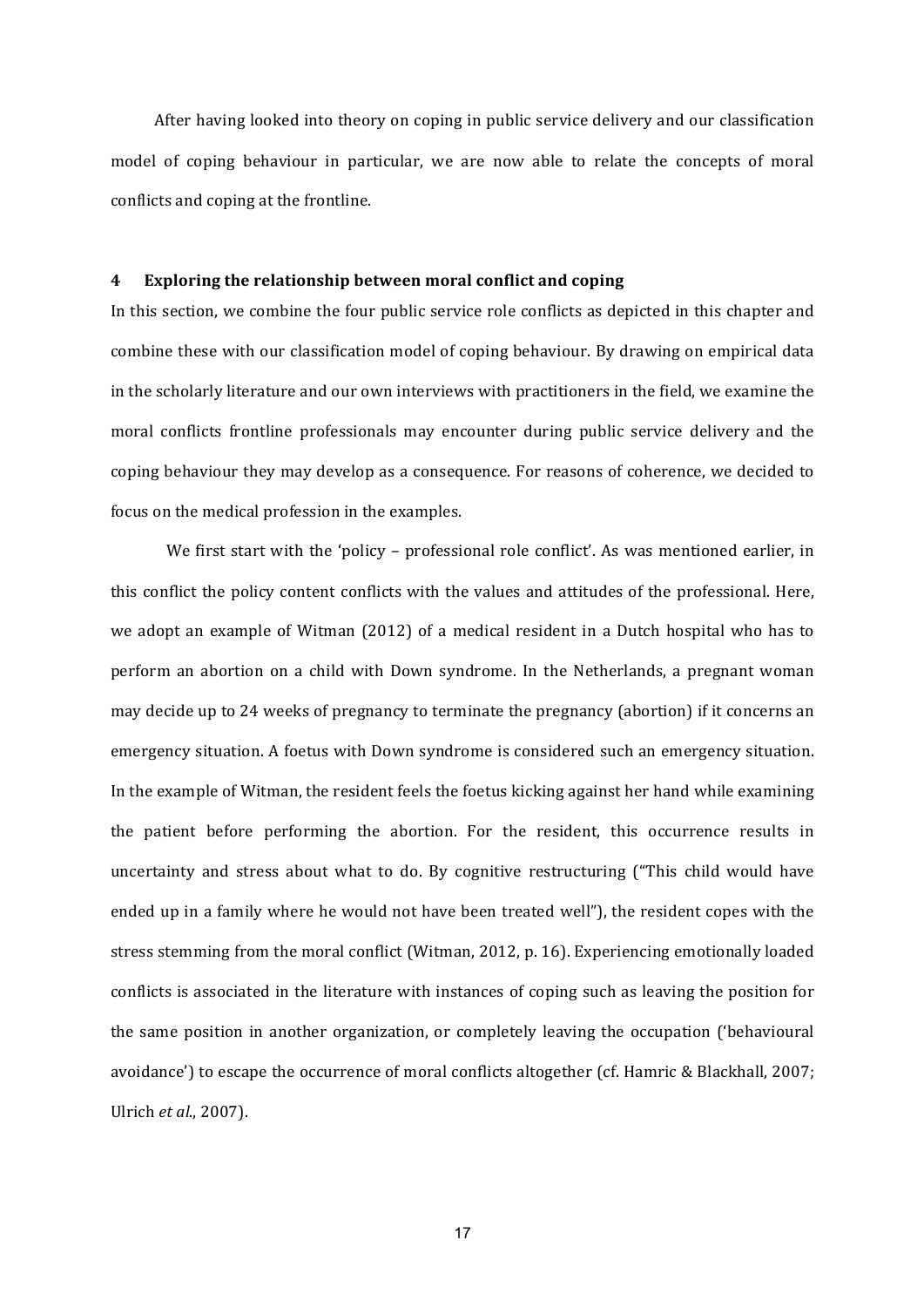Secondly, we move on to the 'policy - client role conflict'. In this conflict, the policy content conflicts with the needs and expectations of the citizen. Here, we use the example of enormous cutbacks in welfare benefits in the Netherlands. In 2004, insurance physicians were instructed to reassess welfare recipients against stricter criteria because of the large increase in the number of recipients to approximately  $10\%$  of the Dutch workforce (Van der Burg & Deursen, 2008). Obviously, this cutback policy conflicted with the needs and expectations of these same recipients for they feel/ are dependent upon these finances. These conflicting values were a source of heightened stress for the insurance physicians (Tummers, Bekkers & Steijn, 2009). What are possible ways in which the physicians might have countered these stress levels? The professionals might have become less thorough, handling the reassessments quicker (not consulting all professionals in the process for instance) to bypass the painful conversations with clients. This instance of coping can be grouped under the way of coping 'routinizing', which can again be grouped under the family of coping 'negotiation'. Another instance of coping might have been to mainly focus their attention on clients who participated in the process and took the news rather well. Selecting the clients who perform best ('creaming') is a way of coping that can also be grouped under the family 'negotiation'.

Thirdly, we depict the 'organizational  $-$  professional role conflict'. Here, the role behaviour demanded by the public organisation conflicts with the professional's values and attitudes. Kälvemark *et al.* (2004) studied the ethical behaviour of nurses and physicians in Swedish hospitals. They depict a situation in which a patient requests a certain medicine of a nurse, without having a prescription. At conflict are the hospital's policy to only give out medication on prescription and the values of the professional that say that a patient's needs should be met. The nurse coped with this situation by rule breaking; she gave out the medicine, even though there was no prescription (Kälvemark *et al.*, 2004, p. 1008). Rule breaking can be categorized as opposing behaviour. Another way in which a frontline professional may cope with this role conflict is to ask a colleague, whom you know dealt with this moral conflict before, for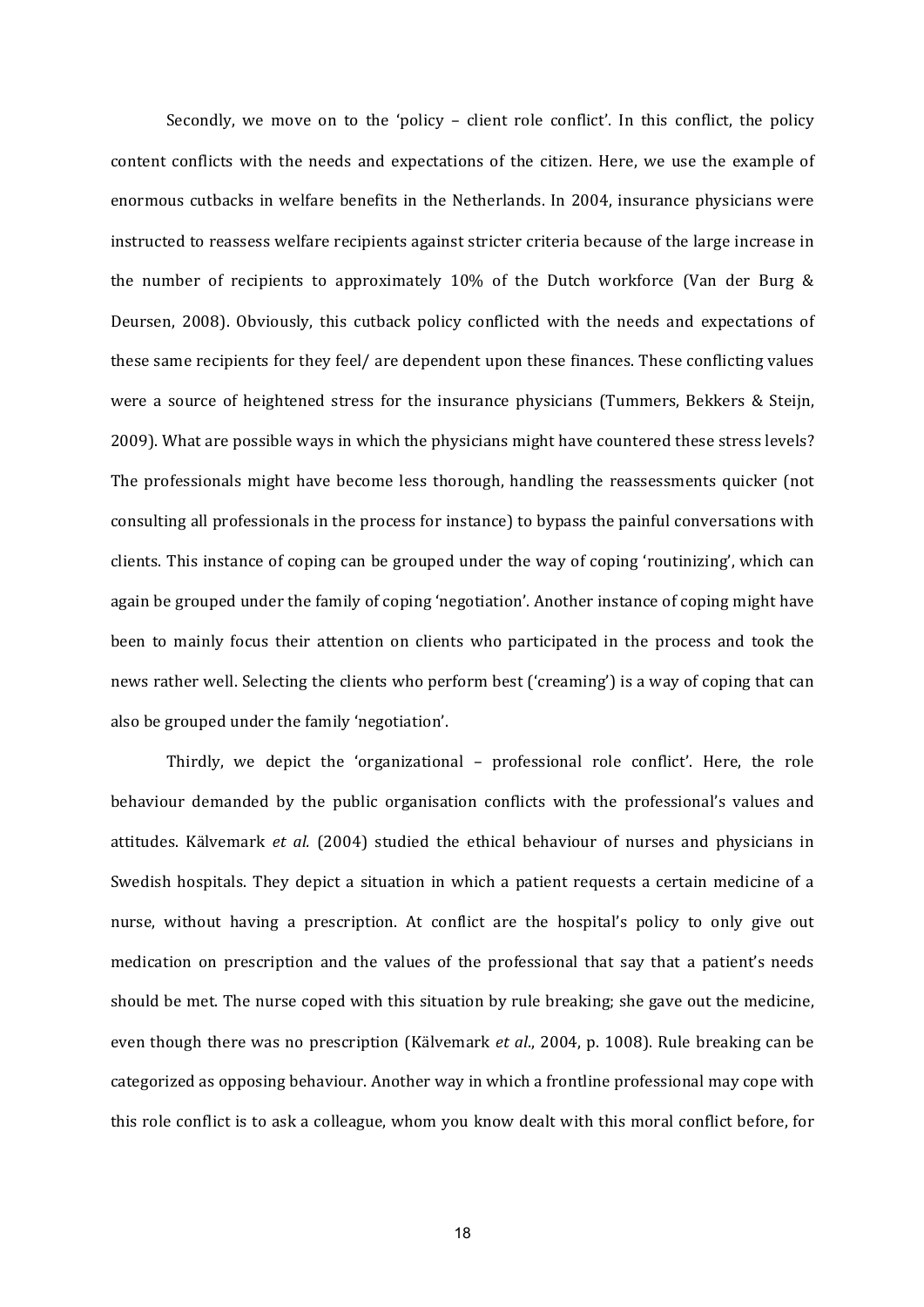help (if you are a junior nurse for instance). This behaviour can be defined as 'help seeking' and can be grouped under the family of coping 'support seeking'.

Lastly, we discuss the 'professional – client role conflict'. In this conflict, the values of the professional are not compatible with the needs and expectations of the client. An interesting example here is the termination of a medical treatment by a medical doctor.<sup>5</sup> On the basis of professional insights, medical doctors may decide that it is no longer useful or humane to continue the medical treatment of a patient when the medical revenue is too little. Ending medical treatment can be a very painful and emotional moment for both the patient and the medical doctor. The doctor may have the feeling that (s)he failed or did not live up to the expectations of the patient, while the patient may experience that  $(s)$ he has been 'given up on' and that there are no or very few alternatives. Deciding on the end of a treatment and communicating this to the patient can result in severe stress for the professional. How might medical professionals cope with this moral conflict? The professional might explain the exact reasoning to the patient and talk the patient through possible alternatives for care. This instance of coping can be grouped under the way of coping 'instrumental action', which is part of the family of coping 'problem solving'. When patients find it hard to take the message and keep requesting consultations with the doctor, the professional might deploy different coping behaviour. Blaming clients ("It is no use to explain such a decision to patients coming from deprived neighbourhoods") might be a way to cope. This behaviour can be grouped under the coping family 'opposition'.

In this section, we experimented with connecting four important role conflicts in public service delivery to our classification model of coping behaviour. So far, we can conclude that the classification model is appropriate to the experience of moral conflicts in frontline public service delivery. In the discussion, we will draw some conclusions on our findings and we will propose a future research agenda to better understand and study the response of frontline professionals to moral conflicts in public service delivery.

<u> 1989 - Johann Stein, marwolaethau a bh</u>

<sup>&</sup>lt;sup>5</sup> Abstracted from interview with medical specialist in rheumatology, Rotterdam (The Netherlands) on 03-07-2012.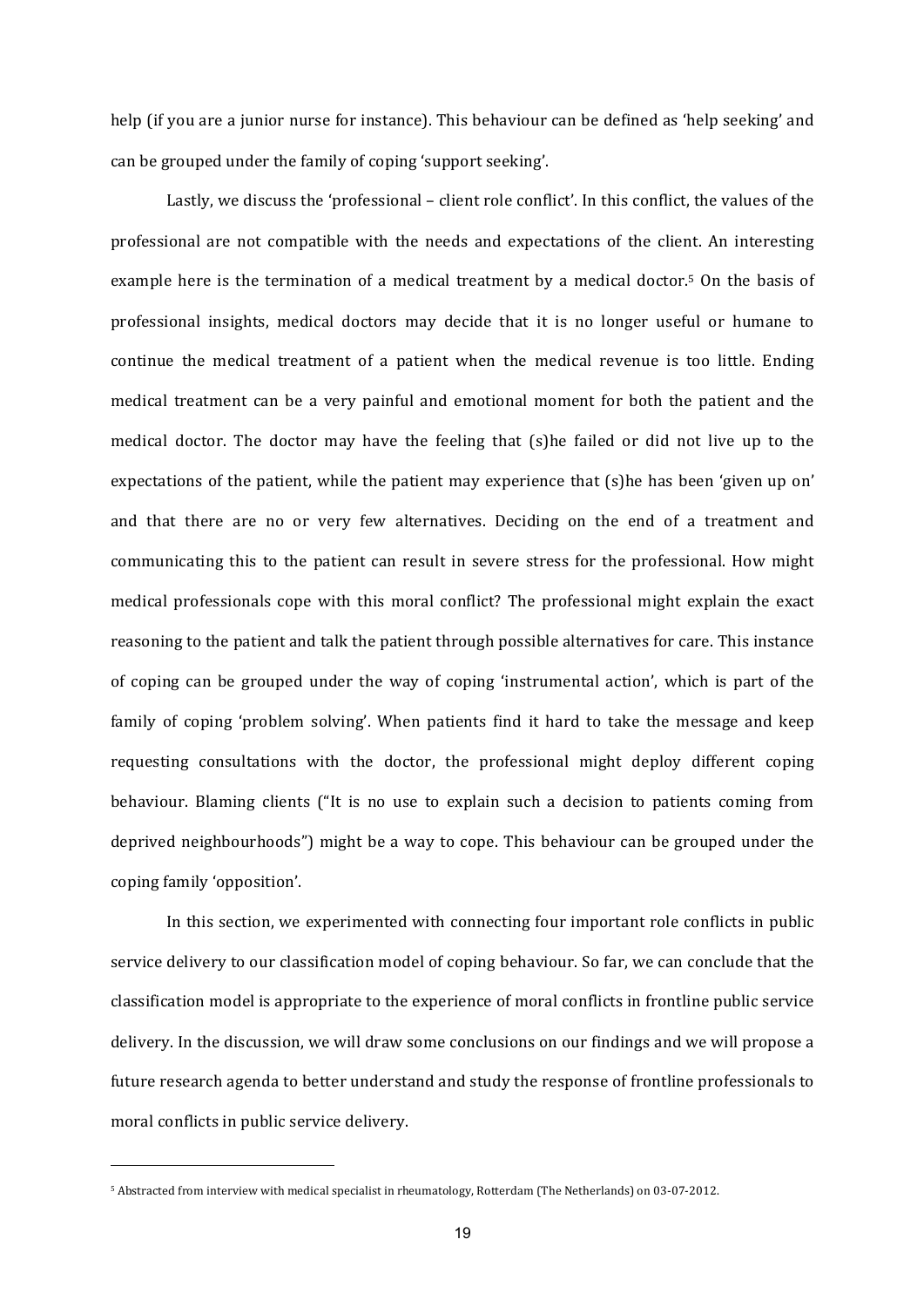#### **5 Discussion and conclusion**

As was stated in the introduction, this book chapter represents a first attempt to connect the concepts of moral conflicts and coping to the field of public service delivery, by examining the academic literature on the concepts of moral conflict, role conflict and coping. We combined literature streams on moral conflicts and coping in both public administration and moral and clinical psychology in doing so, while focusing on the experience of the individual frontline professional. After looking into the origin and possible operationalization of the concepts, we decided on definitions applicable to the field of public service delivery.

We adopted the idea that moral conflicts mostly manifest themselves as role conflicts in frontline professional practice, and found four important role conflicts in public service delivery of particular relevance here. These are the 'policy – professional role conflict' (policy content conflicts with the values of the professional as may be the case in morally loaded policies), the 'policy – client role conflict' (policy content conflicts with the needs and expectations of the citizens as may be the case in cut back or zero tolerance policies), the 'organizational professional role conflict' (organizational policy conflicts with the values of the professional as may be the case when economic values meet moral values) and lastly the 'professional - client conflict' (values of professional conflict with those of the client).

Also, we introduced our hierarchical classification model of coping behaviour during policy implementation, developed on the basis of a systematic review. In this classification model, seven families of coping (negotiation, opposition, escape, accommodation, problem solving, support seeking and helplessness) are central. Each family consists of the most relevant ways of coping.

In our aim to understand the specific moral conflicts frontline professionals may encounter during public service delivery and the ways in which they may cope with these, we lastly connected the four role conflicts to our classification model of coping. Here, we cited various examples from the scholarly literature and our interviews with practitioners in the field. We found that connecting the two constructs provided us with more in-depth knowledge on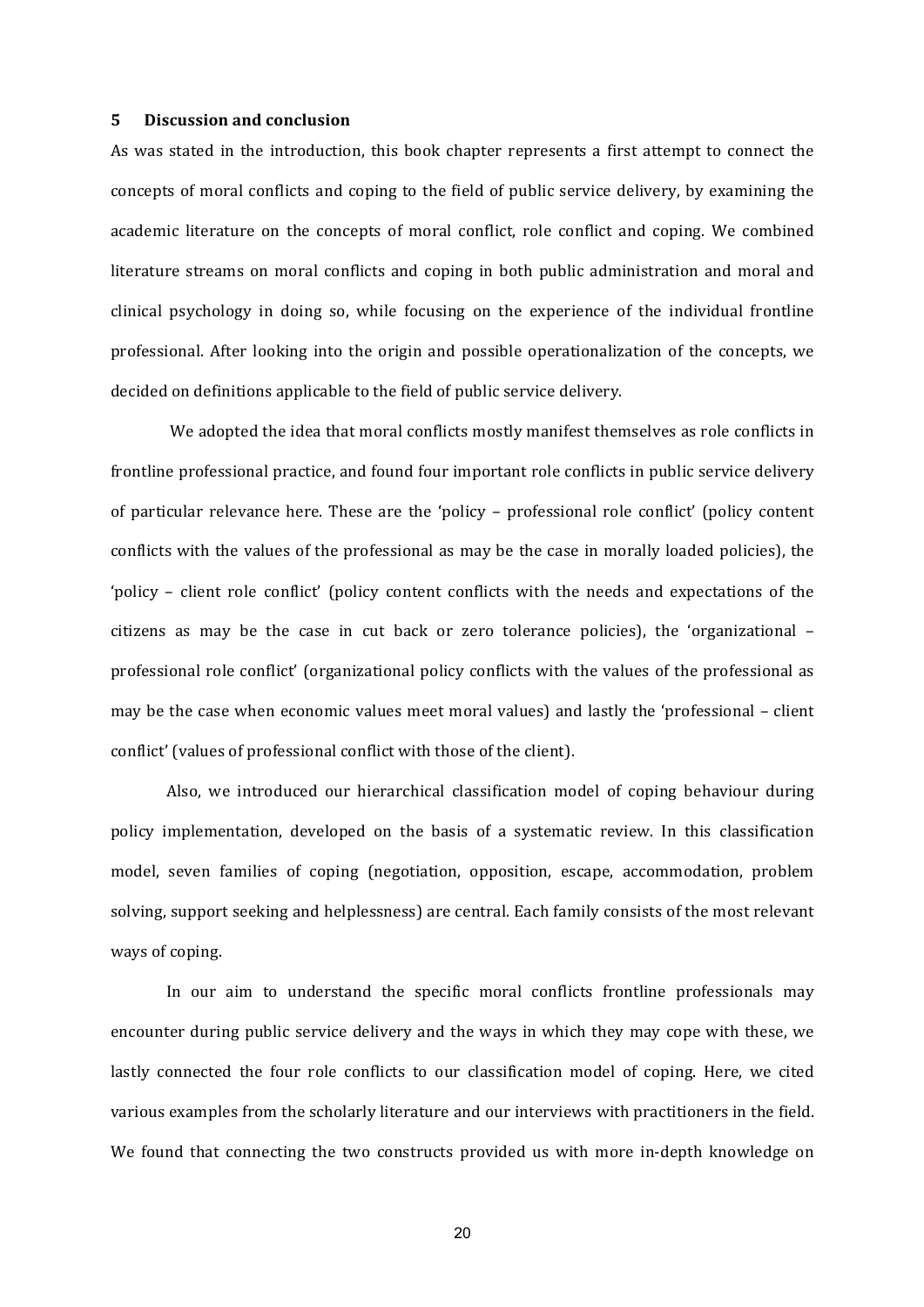responding to moral conflict in frontline professional practice, thus placing our chapter within the book theme of making public policy decisions on the street-level.

This brings us to a future research agenda on the subject of professionals responding to moral conflict, departing from various limitations of this work. First, the chapter is conceptual. Although this is necessary in developing thought on the topic and in preparing for empirical research; it lacks empirical proof. We ask ourselves what sorts of moral conflicts frontline professionals experience on a regular basis and which factors result in conflicts originating. Also, what coping behaviour is frequently portrayed? Interpretative inquiry could be used to deepen our understanding of types of stressors and particular coping responses. In particular, our preliminary conclusions on the four role conflicts and our classification model being useful for research could be tested. Conducting survey research would provide information on the size, frequency and reach of experiencing moral conflicts and professionals having to respond to these in public service delivery. In particular, the antecedents of coping responses may be studied. 

Second, we chose to focus on coping as a possible response to moral conflict, in this chapter. We need to investigate however, under what conditions moral conflicts stimulate the occurrence of coping responses. Also, what are other possible responses of frontline professionals in managing moral conflict in everyday practice? Here, qualitative or mixed methods research seems most suitable.

A third limitation of this work is that we only reached the tip of the iceberg by scanning the literature on moral conflict and role conflict. If we want to be certain that the theory on role conflicts is indeed the right angle to approach moral conflict and if we want to further develop the concept of moral conflict within the field of public service delivery, further systematic review of the scholarly literature is required. In this way, claims about the usefulness of these constructs for future research on professionals coping with moral conflict can be made.

Finally, we believe research on professionals responding to moral conflict at the frontline to be of great importance to the field of public service delivery. Conflicting values are at the heart of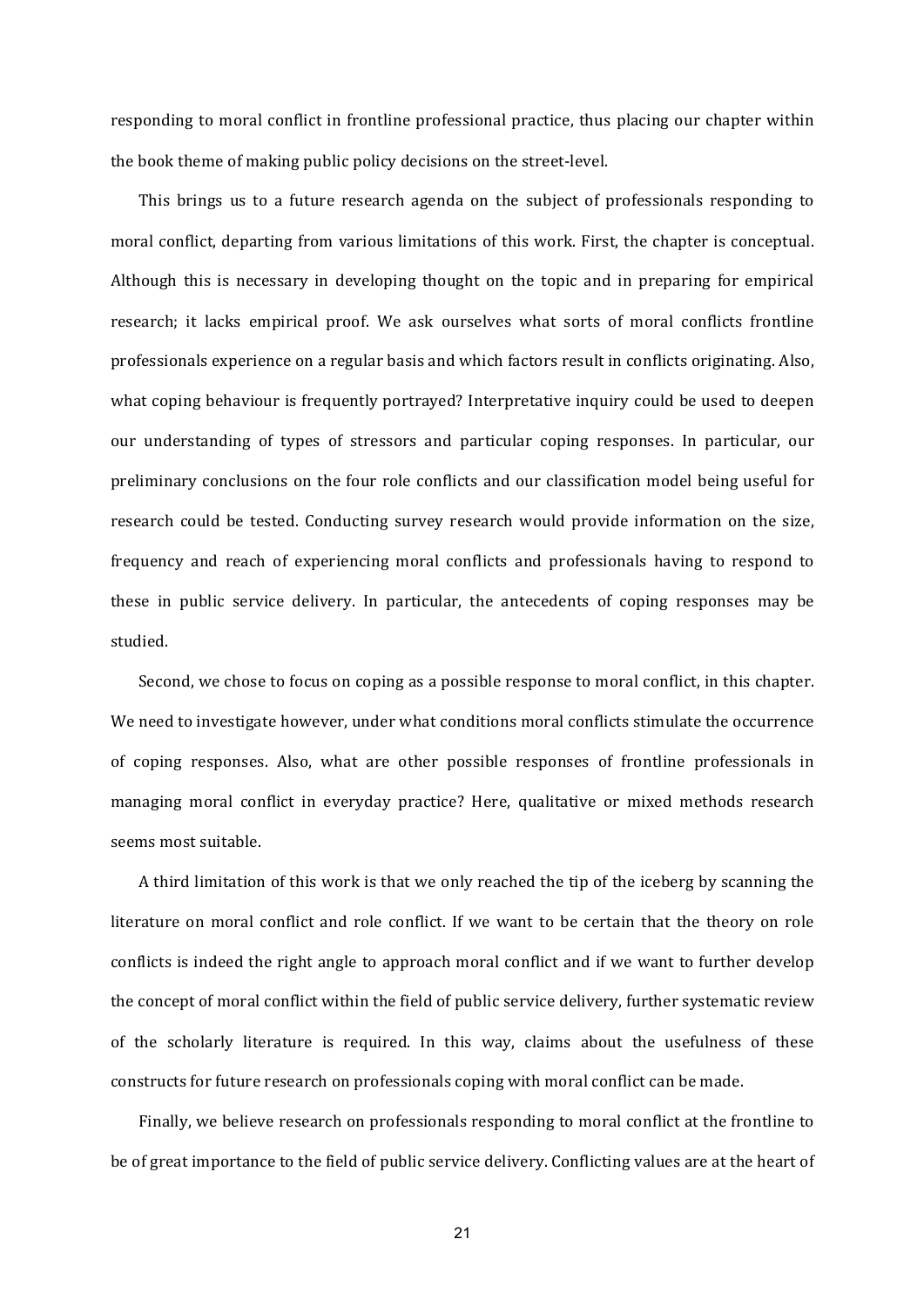service delivery, possibly resulting in severe uncertainty and stress levels for frontline professionals. By providing a research framework to study these concepts in a more in-depth and uniform way, it should be possible to increase our understanding of how frontline professionals cope with the stress stemming from moral conflict, and how this impacts on their decision-making in service delivery practice. In this way we can develop insights for both the practitioners who have to deal with moral conflict on a regular basis, and for understanding policy decision-making on the frontline, from a scientific point of view.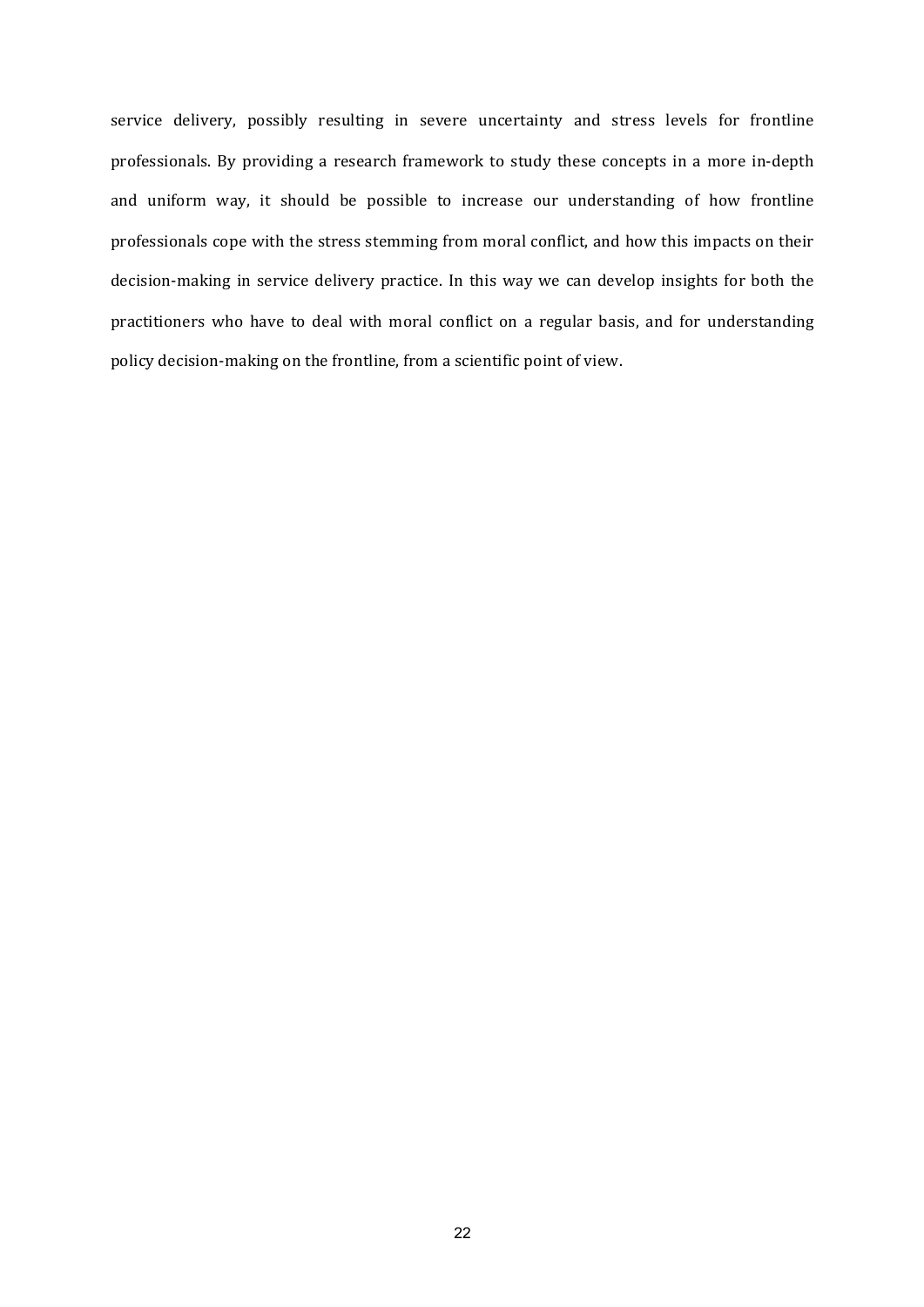# **References**

Bekkers, V., Edwards, A., Fenger, M. and Dijkstra, G. (2007) *Governance and the Democratic Deficit: Assessing the Legitimacy of Governance Practices.* Aldershot: Ashgate.

Bohman, J. (1995) 'Public Reason and Cultural Pluralism: Political Liberalism and the Problem of Moral Conflict', *Political Theory* 23(2), pp. 253-279.

Braunack-Mayer, A.J. (2001) 'What Makes a Problem an Ethical Problem? An Empirical Perspective on the Nature of Ethical Problems in General Practice', *Journal of Medical Ethics* 27(2), pp. 98-103.

Breuer, J. and Freud, S. (1955) *Studies on Hysteria. The Standard Edition of the Complete Psychological Works of Sigmund Freud, Vol. 2.* London: Hogarth Press.

Cooper, T.L. (2012) The Responsible Administrator: An Approach to Ethics for the Administrative *Role.* San Francisco*:* John Wiley & Sons. 

Denhardt, K.G. (1988) *Ethics of Public Service: Resolving Moral Dilemmas in Public Organizations.* Connecticut: Greenwood Press.

DuVal, G., Clarridge, B., Gensler, G. and Danis, M. (2004) 'A National Survey of US Internists' Experiences with Ethical Dilemmas and Ethics Consultation', *Journal of General Internal Medicine* 19(3), pp. 251-258.

Endler, N.S. and Parker, J.D. (1990) 'Multidimensional Assessment of Coping: A Critical Evaluation.' *Journal of Personality and Social Psychology* 58(5), pp. 844.

Euwema, M., Kop, N. and Bakker, A. (2004) 'The Behaviour of Police Officers in Conflict Situations: How Burnout and Reduced Dominance Contribute to Better Outcomes', Work & Stress 18(1), pp. 23-38.

Folkman, S. (2010) The Oxford Handbook of Stress, Health, and Coping. Oxford: Oxford University Press. 

Folkman, S. and Lazarus, R.S. (1980) 'An Analysis of Coping in a Middle-Aged Community Sample', *Journal of Health and Social Behavior* 21(3), pp. 219-239.

Folkman, S. and Moskowitz, J.T. (2004) 'Coping: Pitfalls and Promise', Annu.Rev.Psychol. 55, pp. 745-774. 

Foot, P. (1983) 'Moral Realism and Moral Dilemma', *The Journal of Philosophy* 80(7), pp. 379-398. 

Foot, P. (1978) 'The Problem of Abortion and the Doctrine of the Double Effect' In P. Foot (ed.) Virtues and Vices and Other Essays in Moral Philosophy. Berkeley and Los Angeles: University of California Press, vol. 5, pp. 19-31.

Haidt, J. (2001) 'The Emotional Dog and its Rational Tail: A Social Intuitionist Approach to Moral Judgment.', *Psychological Review* 108(4), pp. 814.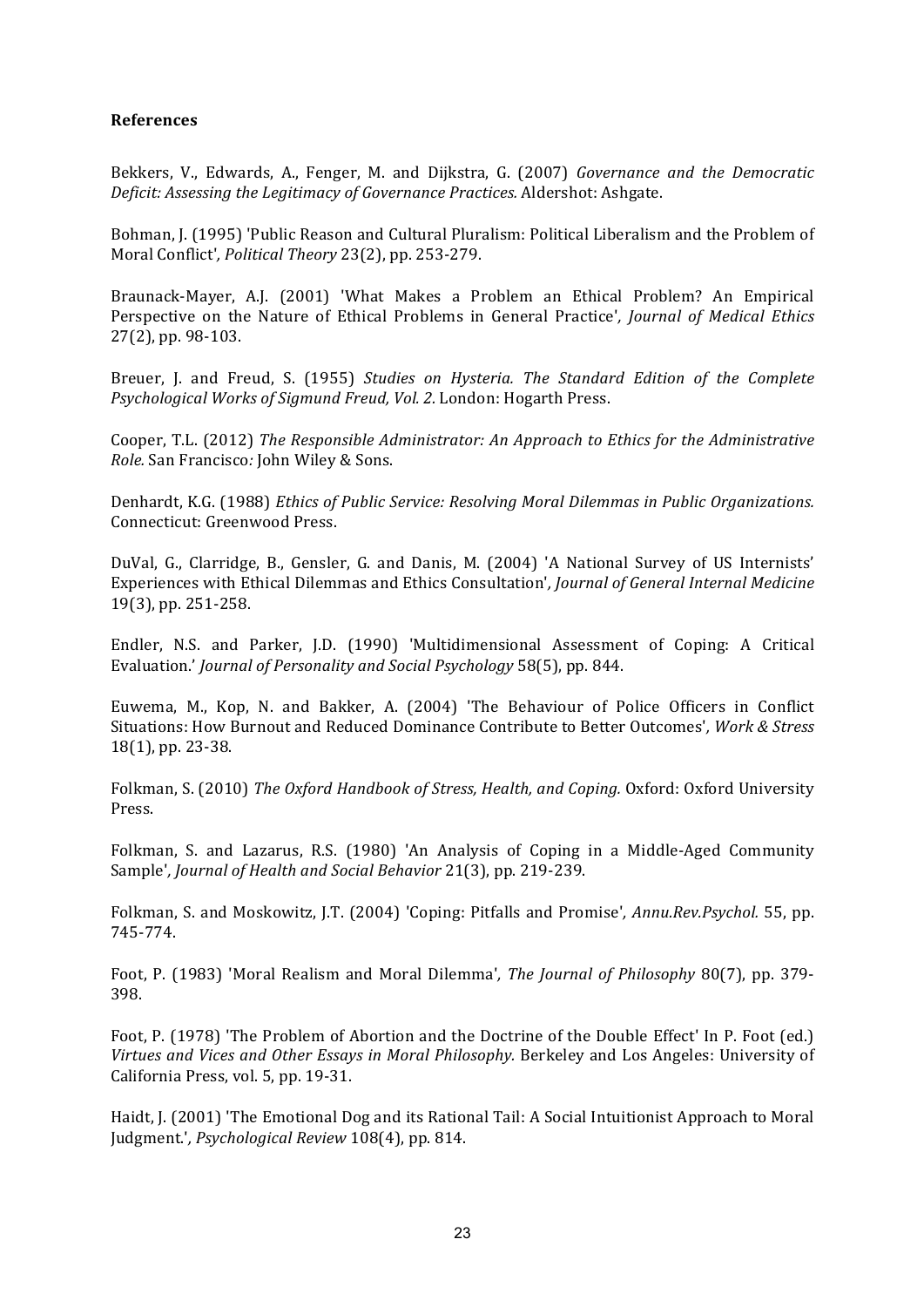Hamric, A.B. and Blackhall, L.J. (2007) 'Nurse-Physician Perspectives on the Care of Dying Patients in Intensive Care Units: Collaboration, Moral Distress, and Ethical Climate.', Critical Care *Medicine* 35(2), pp. 422-429.

Harrits, G.S. and Møller, M.Ø. (2013) 'Prevention at the Front Line: How Home Nurses, Pedagogues, and Teachers Transform Public Worry into Decisions on Special Efforts', *Public Management Review, 16* (4), 477-480.

Hasenfeld, Y. (2010) 'The Attributes of Human Service Organizations', In Hasenfeld, Y. (ed.) *Human services as complex organizations.* Newbury Park: Sage Publications, pp. 9-32.

Hasenfeld, Y. (2000) 'Organizational Forms as Moral Practices: The Case of Welfare Departments'*, Social Service Review* 74(3), pp. 329-351. 

Hill, M. and Hupe, P. (2009) *Implementing Public Policy: An Introduction to the Study of Operational Governance.* London: Sage Publications. 

Hoffman, M.L. (2001) *Empathy and Moral Development: Implications for Caring and Justice.* Cambridge: Cambridge University Press.

Hood, C. (1991) 'A Public Management for all Seasons?', *Public Administration* 69, pp. 3-19.

Hupe, P. and Hill, M. (2007) 'Street-Level Bureaucracy and Public Accountability', *Public administration* 85(2), pp. 279-299. 

Kahn, R.L., Wolfe, D.M., Quinn, R.P., Snoek, J.D. and Rosenthal, R.A. (1964) 'Organizational Stress: Studies in Role Conflict and Ambiguity.' New York: John Wiley & Sons.

Kälvemark, S., Höglund, A.T., Hansson, M.G., Westerholm, P. and Arnetz, B. (2004) 'Living with Conflicts-Ethical Dilemmas and Moral Distress in the Health Care System', Social Science & *Medicine* 58(6), pp. 1075-1084.

Katz, D. and Kahn, R.L. (1978) 'The Social Psychology of Organizations'. New York: John Wiley & Sons.

Kelley, P.C. and Elm, D.R. (2003) 'The Effect of Context on Moral Intensity of Ethical Issues: Revising Jones's Issue-Contingent Model', *Journal of Business Ethics* 48(2), pp. 139-154.

Kettl, D.F. (1993) Sharing Power: Public Governance and Private Markets. Washington: Brookings Institution Press. 

Lazarus, R.S. (1966) *Psychological Stress and the Coping Process.* New York: McGraw-Hill.

Lipsky, M. (2010) Street-Level Bureaucracy, 30th Ann. Edn: Dilemmas of the Individual in Public Service. New York: Russell Sage Foundation.

Lipsky, M. (1980) Street-Level Bureaucracy: Dilemmas of the Indivual in Public Services. New York: Russell Sage Foundation.

Loyens, K. (2013) 'Rule Bending by Morally Disengaged Detectives: An Ethnographic Study', *Police Practice and Research, 15* (1), 62-74. Loyens, K. and Maesschalck, J. (2010) 'Toward a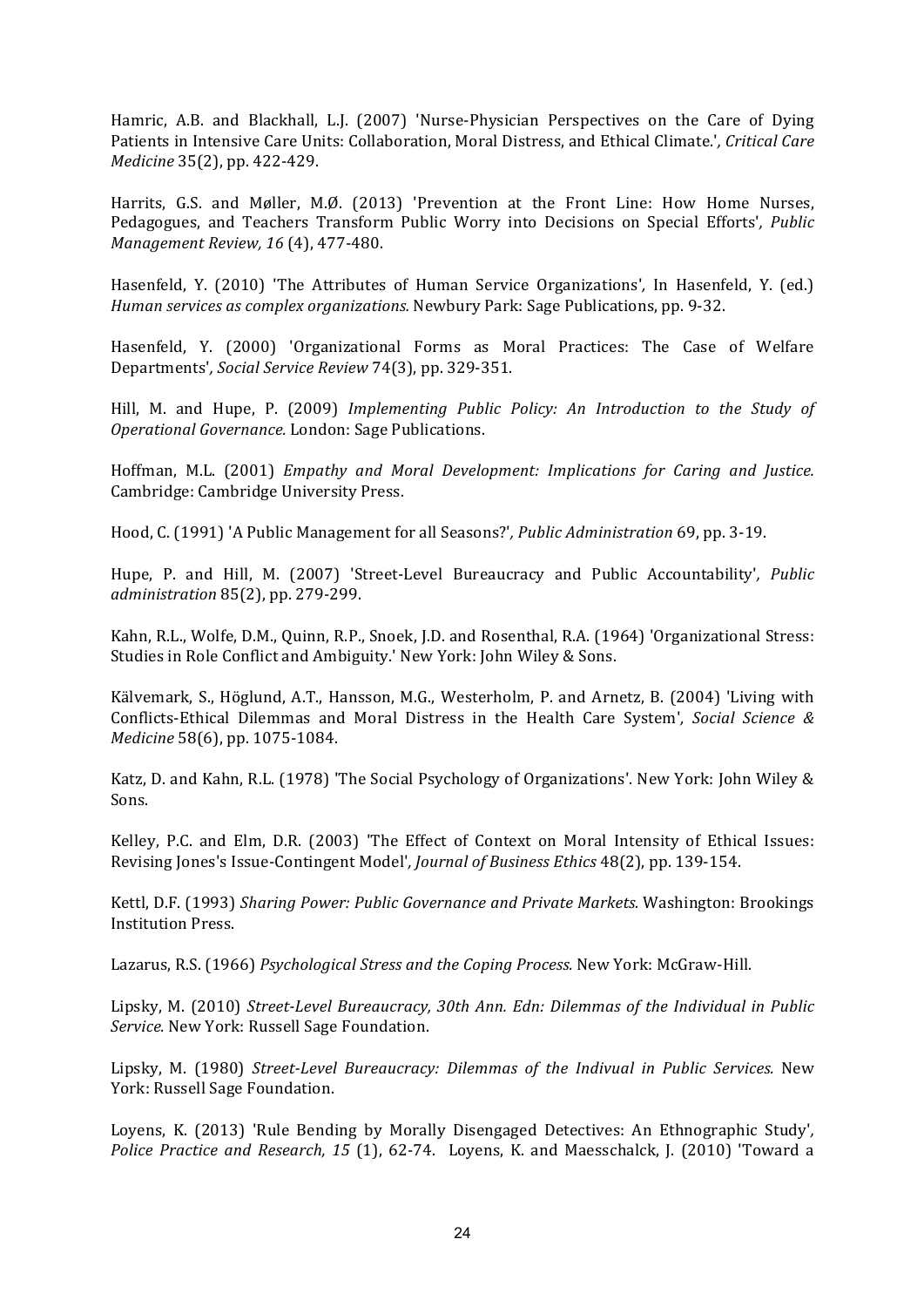Theoretical Framework for Ethical Decision Making of Street-Level Bureaucracy Existing Models Reconsidered', Administration & Society 42(1), pp. 66-100.

Lützén, K. and Kvist, B.E. (2012) 'Moral distress: A comparative analysis of theoretical understandings and inter-related concepts', HEC forum, Springer, pp. 13-25.

Maesschalck, J. (2004) 'The Impact of New Public Management Reforms on Public Servants' Ethics: Towards a Theory', *Public Administration* 82(2), pp. 465-489.

Maynard-Moody, S.W. and Musheno, M.C. (2003) *Cops, Teachers, Counselors: Stories from the Front Lines of Public Service.* Michigan: University of Michigan Press.

Maynard-Moody, S.W. and Musheno, M.C. (2012) 'Social Equities and Inequities in Practice: Street-Level Workers as Agents and Pragmatists'*, Public Administration Review* 72(1), pp. 16-23. 

Menzel, D.C. (2005) 'Research on Ethics and Integrity in Governance: A Review and Assessment', *Public Integrity* 7(2), pp. 147-168.

Menzel, D.C. (1996) 'Ethics Stress in Public Organizations', *Public Productivity & Management Review* 20(1), pp. 70-83.

Merton, R.K. (1949) 'Social Theory and Social Structure'. New York: The Free Press.

Meyers, C. (1999) 'Managed Care and Ethical Conflicts: Anything New?', *Journal of Medical Ethics* 25(5), pp. 382-387.

Meyers, M.K., Glaser, B. and Donald, K.M. (1998) 'On the Front Lines of Welfare Delivery: Are Workers Implementing Policy Reforms?', *Journal of Policy Analysis and Management* 17(1), pp. 1-22. 

Nichols, S. and Mallon, R. (2006) 'Moral Dilemmas and Moral Rules', *Cognition* 100(3), pp. 530-542. 

Palumbo, D.J., Maynard-Moody, S.W. and Musheno, M.C. (1984) 'An Evaluation of the Implementation of Community Corrections in Oregon, Colorado and Connecticut'. The National Institute of Justice, Mimeograph.

Parsons, T. (1951) *The Social System.* Glencoe: Free Press.

Pearlin, L.I. and Schooler, C. (1978) 'The Structure of Coping', *Journal of Health and Social Behavior* 19(1), pp. 2-21. 

Reisch, M. and Lowe, J.I. (2000) "'Of Means and Ends" Revisited: Teaching Ethical Community Organizing in an Unethical Society', *Journal of Community Practice* 7(1), pp. 19-38.

Rizzo, J.R., House, R.J. and Lirtzman, S.I. (1970) 'Role Conflict and Ambiguity in Complex Organizations'*, Administrative Science Quarterly* 15(2), pp. 150-163. 

Skinner, E.A., Edge, K. Altman, J. and Sherwood, H. (2003) 'Searching for the Structure of Coping: A Review and Critique of Category Systems for Classifying Ways of Coping.' *Psychological Bulletin* 129(2), pp. 216.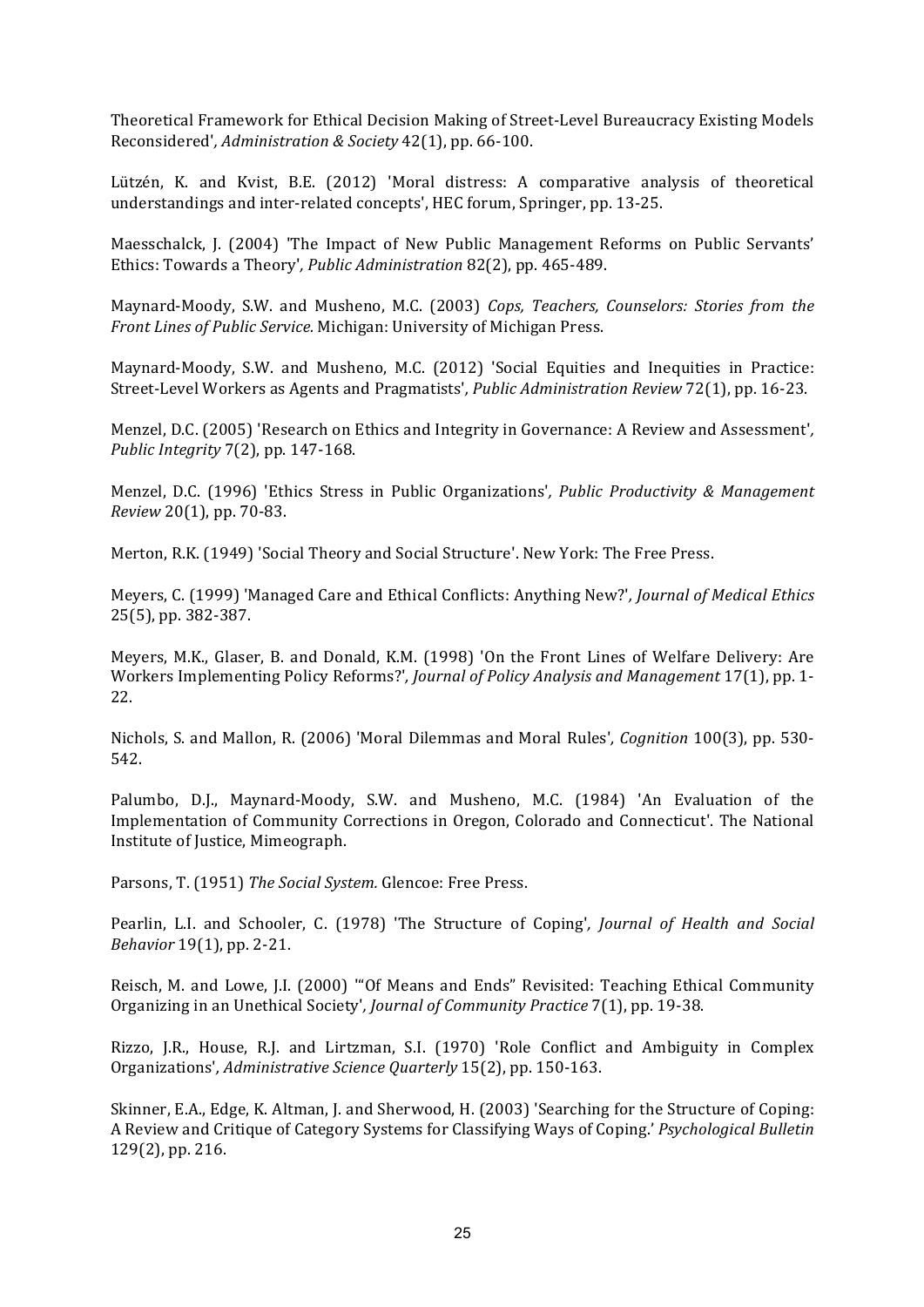Smith, S.J. and Davis, A.J. (1980) 'Ethical Dilemmas: Conflicts among Rights, Duties, and Obligations', The American Journal of Nursing 80(8), pp. 1463-1466.

Stewart, J. (2006) 'Value Conflict and Policy Change', *Review of Policy Research* 23(1), pp. 183-195. 

Stone, D.A. (2002) *Policy Paradox: The Art of Political Decision Making.* New York: W.W. Norton & Company. 

Tennen, H., Affleck, G., Armeli, S. and Carney, M.A. (2000) 'A Daily Process Approach to Coping: Linking Theory, Research, and Practice', *American Psychologist* 55(6), pp. 626-636.

Thacher, D. and Rein, M. (2004) 'Managing Value Conflict in Public Policy', *Governance* 17(4), pp. 457-486. 

Thorén, K.H. (2008) 'Activation Policy in Action: A Street-Level Study of Social Assistance in the Swedish Welfare State', Växjö University. Available at: http://www.divaportal.org/smash/get/diva2:206413/FULLTEXT01.pdf (Accessed: 05-07-2013).

Thornton, R. and Nardi, P.M. (1975) 'The Dynamics of Role Acquisition', *American Journal of Sociology* 80(4), pp. 870-885.

Trevino, L.K. (1986) 'Ethical Decision Making in Organizations: A Person-Situation Interactionist Model', Academy of Management Review 11(3), pp. 601-617.

Triandafyllidou, A. (2003) 'Immigration Policy Implementation in Italy: Organisational Culture, Identity Processes and Labour Market Control', *Journal of Ethnic and Migration Studies* 29(2), pp. 257-297. 

Tubre, T.C. and Collins, J.M. (2000) 'Jackson and Schuler (1985) Revisited: A Meta-Analysis of the Relationships between Role Ambiguity, Role Conflict, and Job Performance', *Journal of Management* 26(1), pp. 155-169.

Tummers, L., Bekkers, V. and Steijn, B. (2009) 'Policy Alienation of Public Professionals: Application in a New Public Management Context', Public Management Review 11(5), pp. 685-706. 

Tummers, L., Bekkers, V., Vink, E. and Musheno, M. (2015) 'Coping during Public Service Delivery: A Conceptualization and Systematic Review of the Literature', *Journal of Public Administration Research and Theory.* 

Tummers, L., Vermeeren, B., Steijn, B. and Bekkers, V. (2012) 'Public Professionals and Policy Implementation: Conceptualizing and Measuring Three Types of Role Conflicts'*, Public Management Review* 14(8), pp. 1041-1059.

Turiel, E. (1983) *The Development of Social Knowledge: Morality and Convention.* Cambridge: Cambridge University Press.

Ulrich, C., O'Donnell, P., Taylor, C., Farrar, A., Danis, M. and Grady, C. (2007) 'Ethical Climate, Ethics Stress, and the Job Satisfaction of Nurses and Social Workers in the United States', Social *science & medicine* 65(8), pp. 1708-1719.